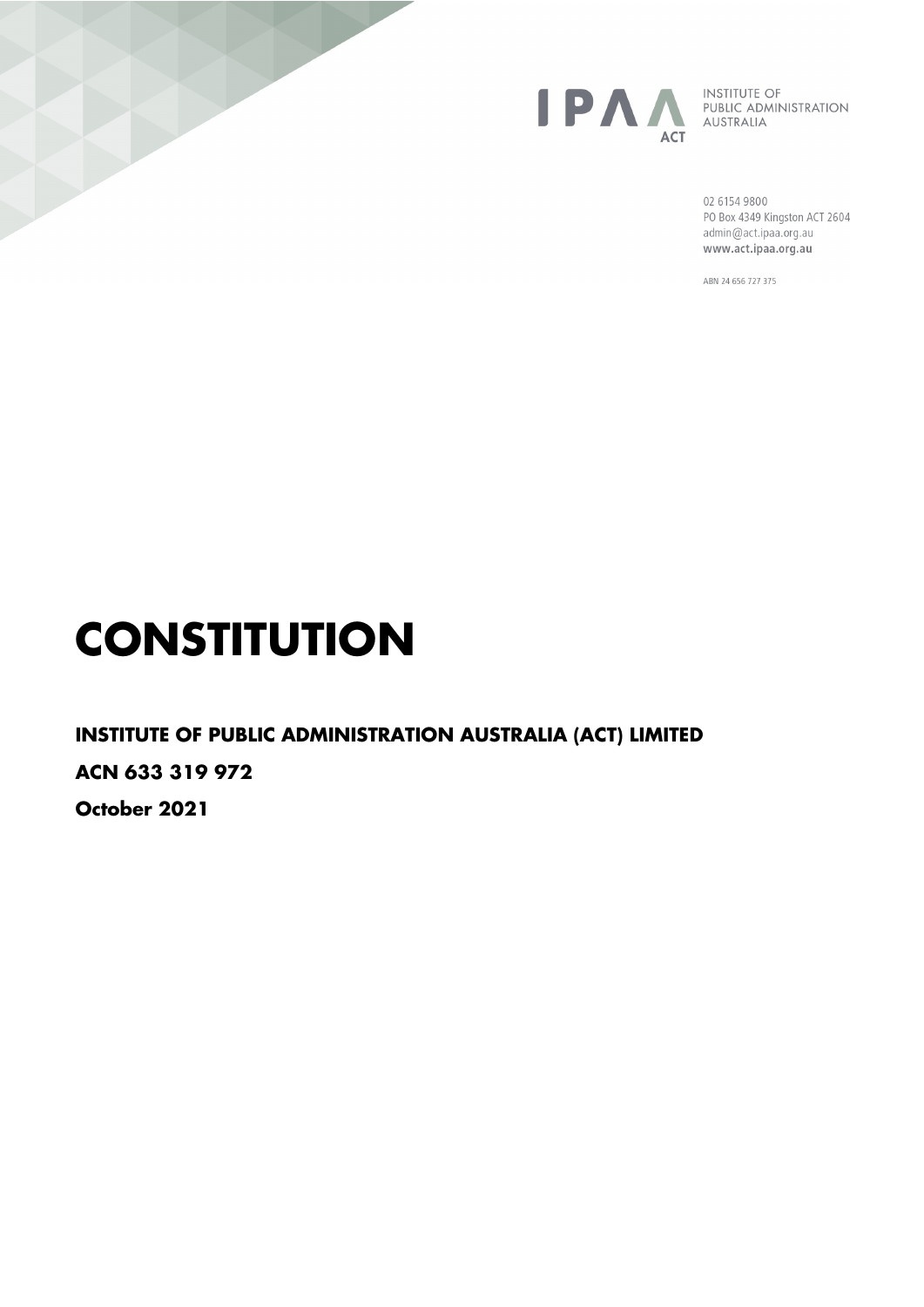| 1.  | <b>Defined terms</b>                                | 3  |
|-----|-----------------------------------------------------|----|
| 2.  | Interpretation                                      | 4  |
| 3.  | <b>Replaceable rules</b>                            | 5  |
| 4.  | <b>Objects</b>                                      | 5  |
| 5.  | <b>Powers</b>                                       | 5  |
| 6.  | Income and property of Company                      | 6  |
| 7.  | Membership                                          | 6  |
| 8.  | <b>Classes of membership</b>                        | 8  |
| 9.  | <b>Representative</b>                               | 9  |
| 10. | <b>Powers of attorney</b>                           | 9  |
| 11. | <b>General meetings</b>                             | 9  |
| 12. | Notice of general meeting                           | 10 |
| 13. | Proceedings at general meetings                     | 10 |
| 14. | <b>Votes of Members</b>                             | 13 |
| 15. | Council                                             | 14 |
| 16. | <b>Interim arrangements</b>                         | 17 |
| 17. | <b>The Board</b>                                    | 17 |
| 18. | <b>Directors and Councillors</b>                    | 19 |
| 19. | <b>Delegation</b>                                   | 21 |
| 20. | <b>Written resolutions</b>                          | 22 |
| 21. | <b>Validity of acts of Directors or Councillors</b> | 22 |
| 22. | <b>Minutes and Registers</b>                        | 23 |
| 23. | Appointment of attorneys and agents                 | 23 |
| 24. | <b>Company Secretary</b>                            | 24 |
| 25. | <b>Inspection of records</b>                        | 24 |
| 26. | <b>Service of notices</b>                           | 24 |
| 27. | <b>Persons entitled to notice</b>                   | 25 |
| 28. | <b>Audit and accounts</b>                           | 25 |
| 29. | <b>Winding up</b>                                   | 25 |
| 30. | <b>Indemnity and insurance</b>                      | 26 |
| 31. | <b>By-laws</b>                                      | 27 |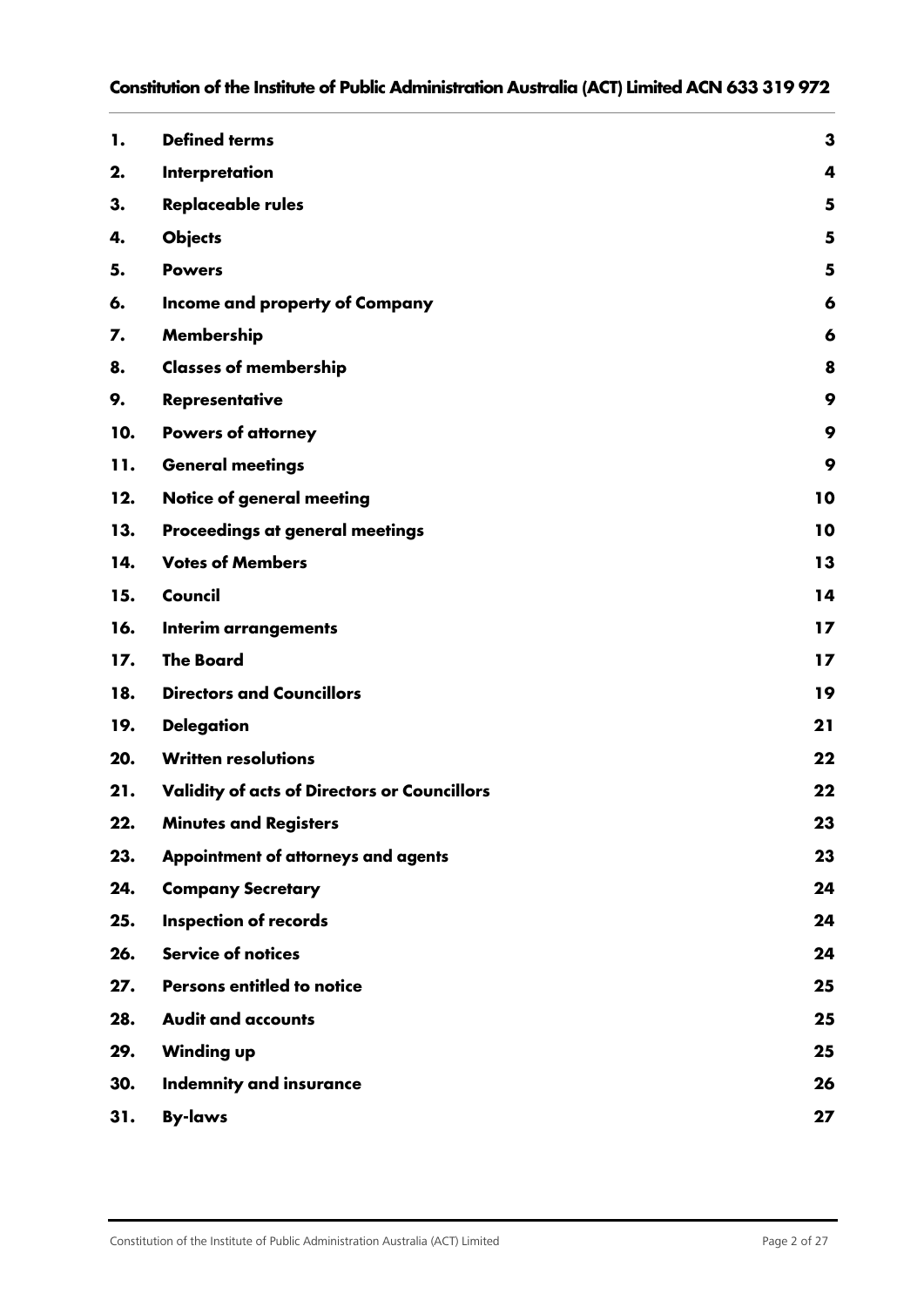# <span id="page-2-0"></span>**1. Defined terms**

## **1.1 Defined terms**

In this Constitution unless the contrary intention appears:

**ACNC Act** means the *Australian Charities and Not-for-profits Commission Act 2012* (Cth), and any other legislation relating to the establishment or operation of an Australian charities commission and/or a national regulatory framework and/or national education body or otherwise for the not-for-profit sector, and includes:

- (a) any regulations made under that Act or any other such legislation; and
- (b) any rulings or requirements of the Commissioner of the Australian Charities and Not-for-profits Commission under that Act, or any commissioner or body under any other such legislation, having application to the Company.

**ACT Division** means the Institute of Public Administration Australia (ACT Division) Incorporated ABN 24 656 727 375 that was incorporated under the *Associations Incorporation Act 1991* (ACT) and existed prior to registration of the Company as a company limited by guarantee under the Corporations Act.

**Annual Subscription** means the annual subscription amount payable by Members in accordance with clause [7.3.](#page-6-0)

**Auditor** means the Company's auditor.

**Board** means all or some of the Directors acting as a board.

**Company** means the Institute of Public Administration Australia (ACT) Limited ACN 633 319 972.

**Commonwealth Company** has the same meaning as the term 'Commonwealth company' under the *Public Governance, Performance and Accountability Act 2013* (Cth).

**Commonwealth Department** has the same meaning as the term 'non-corporate Commonwealth entity' under the *Public Governance, Performance and Accountability Act 2013* (Cth).

**Commonwealth Entity** has the same meaning as the term 'Commonwealth entity' under the *Public Governance, Performance and Accountability Act 2013* (Cth).

**Constitution** means the constitution of the Company as amended from time to time.

**Corporate Member** means a member of the Company admitted to that class of membership in accordance with clause [7.2.](#page-5-2)

**Corporate Sponsor Member** means a member of the Company admitted to that class of membership in accordance with clause [7.2.](#page-5-2)

**Corporations Act** means the *Corporations Act 2001* (Cth).

**Council** means council of the Company established under clause [15.](#page-13-0)

**Councillor** means any person elected to Council by the Members in accordance with clause [15.3.](#page-14-0)

**Deputy President** means a deputy president of Council.

**Director** includes any person occupying the position of director of the Company.

**Directors** has the same meaning as Board.

**Division** means a division of the Institute of Public Administration Australia Incorporated ABN 67 823 323 988.

**Executive Committee** means the executive committee of the ACT Division immediately prior to registration of the Company as a company limited by guarantee under the Corporations Act.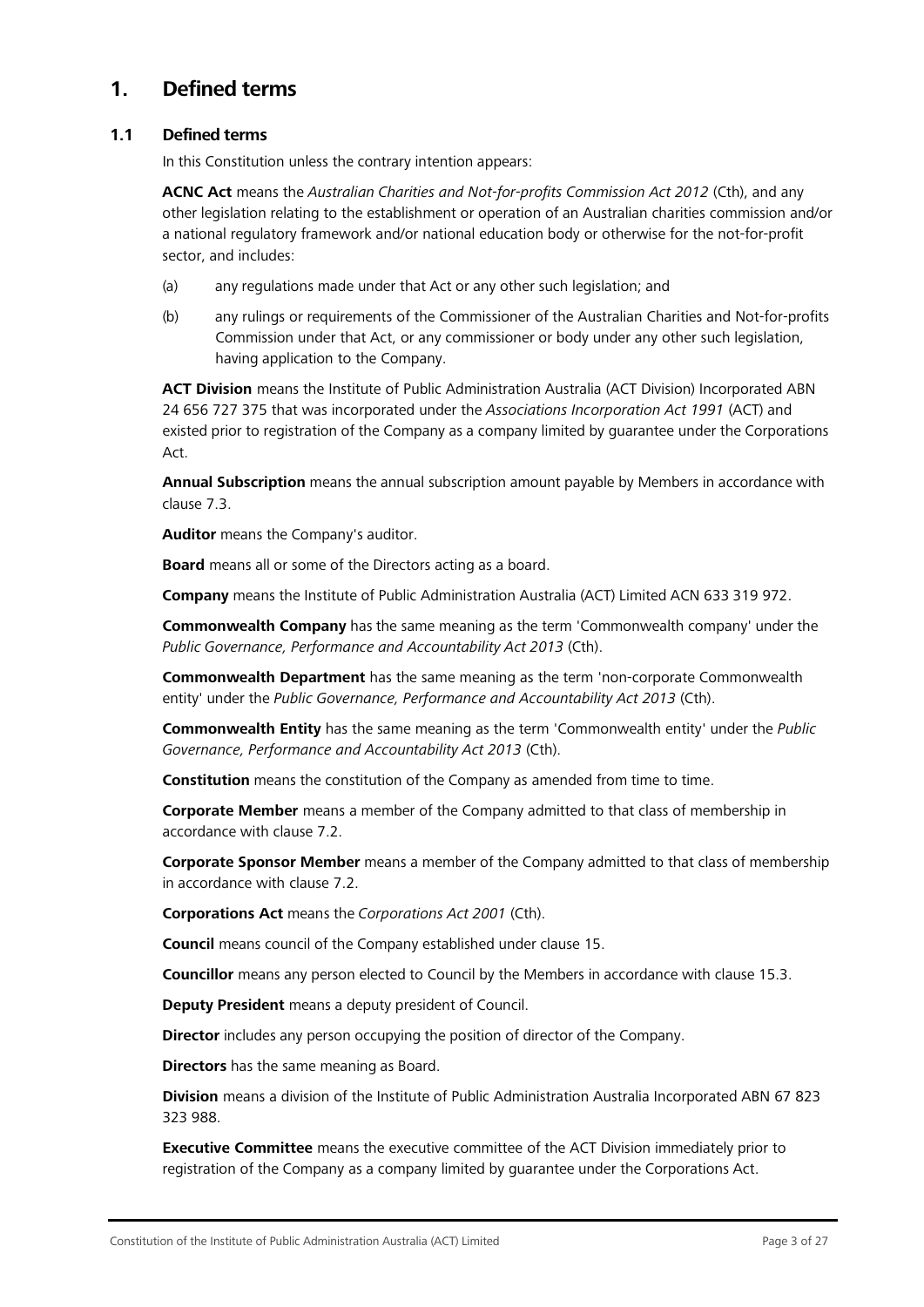**Existing Members** means the members of the ACT Division immediately prior to registration of the Company as a company limited by guarantee under the Corporations Act.

**Honorary Life Member** means a member of the Company admitted to that class of membership in accordance with clause [7.2.](#page-5-2)

**Individual Member** means a member of the Company admitted to that class of membership in accordance with clause [7.2.](#page-5-2)

**Large Corporate Member** means a member of the Company admitted to that sub-class of membership in accordance with clause [7.2.](#page-5-2)

**Medium Corporate Member** means a member of the Company admitted to that sub-class of membership in accordance with clause [7.2.](#page-5-2)

**Member** means a member of the Company and includes Individual Members, Corporate Members, Corporate Sponsor Members, and Honorary Life Members whose membership has not ceased.

**President** means the president of Council.

**Register** means the register of Members of the Company.

**Representative** means a person appointed by a Corporate Member or Corporate Sponsor Member to act as its representative under clause [9.](#page-8-0)

**Seal** means the Company's common seal (if any).

**Secretary** means any person appointed by the Board to perform any of the duties of a secretary of the Company and if there are joint secretaries, any one or more of those joint secretaries.

**Small Corporate Member** means a member of the Company admitted to that sub-class of membership in accordance with clause [7.2.](#page-5-2)

**Territory Entity** has the same meaning as the term 'territory entity' under the *Financial Management Act 1996* (ACT).

#### **1.2 Corporations Act**

In this Constitution, except where the context otherwise requires, a word or expression in a clause of this Constitution has the same meaning as in the Corporations Act. Where the word or expression has more than one meaning in the Corporations Act and a provision of the Corporations Act deals with the same matter as a clause of this Constitution, that word or expression has the same meaning as in that provision.

## <span id="page-3-0"></span>**2. Interpretation**

In this Constitution, except where the context otherwise requires:

- (a) the singular includes the plural and vice versa, and a gender includes other genders;
- (b) another grammatical form of a defined word or expression has a corresponding meaning;
- (c) headings are for ease of reference only and do not affect interpretation;
- (d) a reference to a clause, paragraph, schedule or annexure is to a clause or paragraph of, or schedule or annexure to, this Constitution, and a reference to this Constitution includes any schedule or annexure;
- (e) a reference to a document or instrument includes the document or instrument as novated, altered, supplemented or replaced from time to time;
- (f) a reference to **A\$**, **\$A**, **dollar** or **\$** is to Australian currency;
- (g) a reference to time is a reference to the Australian Capital Territory, Australia time;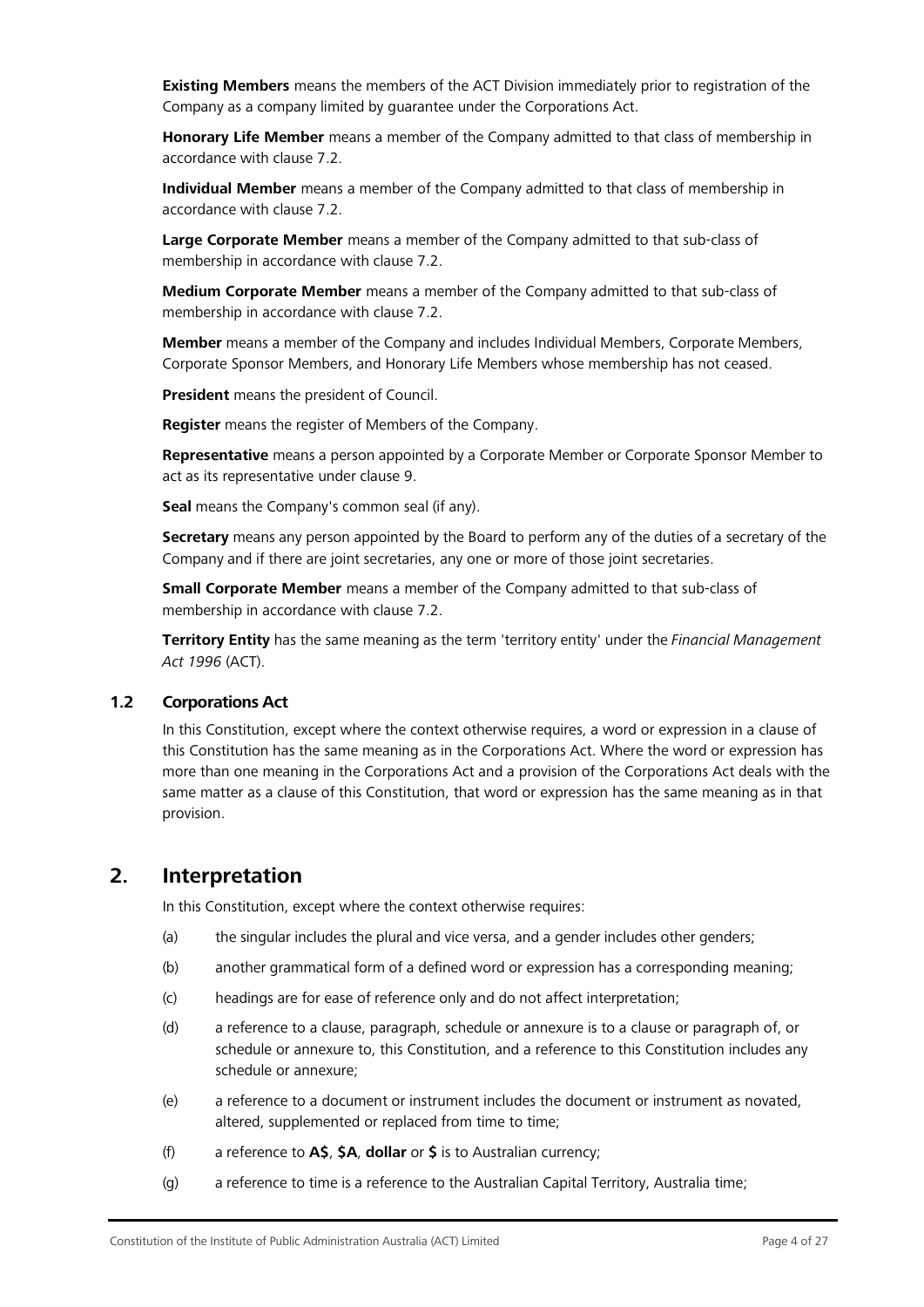- (h) a reference to a statute, ordinance, code or other law includes regulations and other instruments made under it and consolidations, amendments, re-enactments or replacements of any of them; and
- (i) the meaning of general words is not limited by specific examples introduced by **including**, **for example** or similar expressions.

## <span id="page-4-0"></span>**3. Replaceable rules**

The provisions of the Corporations Act that apply to certain companies as replaceable rules are displaced by this Constitution in their entirety and do not apply to the Company.

## <span id="page-4-1"></span>**4. Objects**

## <span id="page-4-3"></span>**4.1 Objects of the Company**

The objects for which the Company is established are:

- (a) to advance the study and practice of public administration, through:
	- (i) the organisation of meetings for members devoted to the discussion of topical issues in the field of public administration;
	- (ii) the organisation of public conferences and seminars;
	- (iii) the preparation of reports and submissions on various aspects of public administration for presentation to Parliamentary Committees, Australian Public Service Commission and other relevant bodies;
	- (iv) the bestowal of awards to public sector organisations for excellence in performance, as demonstrated by annual reports, management practices and achievements. The nature of the awards is to be determined by Council from time to time;
	- (v) the bestowal of awards recognising individual contributions to the study and practice of public administration;
	- (vi) the publication of journal, newsletter and other works devoted to public administration; and
	- (vii) undertaking such activities that advance the study and practice of public administration;
- (b) to do all things incidental or convenient in relation to the advancement of the objects contained in clause [4.1\(a\).](#page-4-3)

## **4.2 General**

When interpreting the objects in clause [4, e](#page-4-1)ach object should be construed separately and independently of any other and each object should be interpreted as if none of the other objects is contained in that clause.

## <span id="page-4-4"></span><span id="page-4-2"></span>**5. Powers**

The Company may only exercise the powers granted in section 124(1) of the Corporations Act to:

- (a) carry out the objects set out in clause [4;](#page-4-1) and
- (b) do all things incidental or convenient in relation to the exercise of power under clause [5](#page-4-2)[\(a\).](#page-4-4)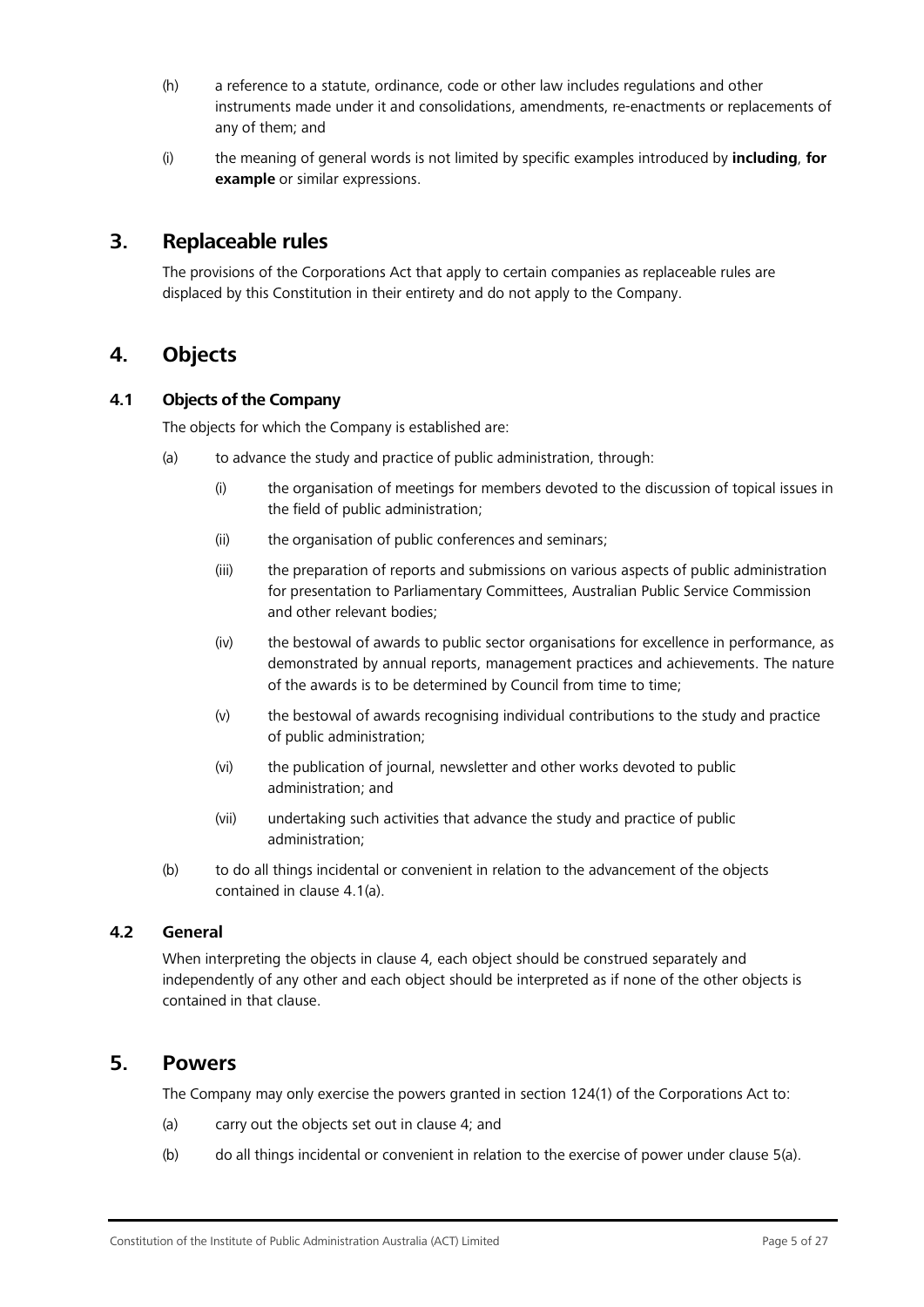# <span id="page-5-0"></span>**6. Income and property of Company**

- (a) The income and property of the Company will only be applied towards the promotion of the objects of the Company set out in clause [4.](#page-4-1)
- (b) No income or property will be paid or transferred directly or indirectly to any Member of the Company except for payments to a Member:
	- (i) in return for any services rendered or goods supplied in the ordinary and usual course of business to the Company; or
	- (ii) of interest at a rate not exceeding current bank overdraft rates of interest for moneys lent.

# <span id="page-5-1"></span>**7. Membership**

## **7.1 Members of the Company**

- (a) The members of the Company are:
	- (i) the Existing Members; and
	- (ii) any other eligible persons, corporations or organisations who the Board admit to membership in accordance with this Constitution and who consent to become members of the Company.
- (b) All Existing Members shall be deemed to be Members of the Company from the date of the adoption of this Constitution.
- (c) From the date of the adoption of this Constitution, Existing Members who were:
	- (i) individual members of the ACT Division shall be Individual Members of the Company;
	- (ii) corporate members of the ACT Division shall be Corporate Members of the Company (within the sub class under clause [8.3\(c\) w](#page-7-1)hich the relevant corporate member Existing Member falls into from time to time);
	- (iii) corporate sponsor members of the ACT Division shall be Corporate Sponsor Members of the Company; and
	- (iv) honorary life members of the ACT Division shall be Honorary Life Members of the Company.

## <span id="page-5-2"></span>**7.2 Admission**

- (a) Applications for membership of the Company must be in writing, signed by the applicant, specify the class of membership for which the applicant is applying, and be in a form approved by the Board in their absolute discretion.
- (b) The Board will consider each application for membership at the next meeting of the Board after the application is received. In considering an application for membership, the Directors may:
	- (i) accept the application;
	- (ii) reject the application; or
	- (iii) ask the applicant to give more evidence of eligibility or suitability for membership.
- <span id="page-5-3"></span>(c) If the Directors ask for more evidence under clause [7.2\(b\)\(iii\), t](#page-5-3)heir determination of the application for membership is to be deferred until the evidence is given.
- (d) The Directors do not have to give any reason for rejecting an application for membership.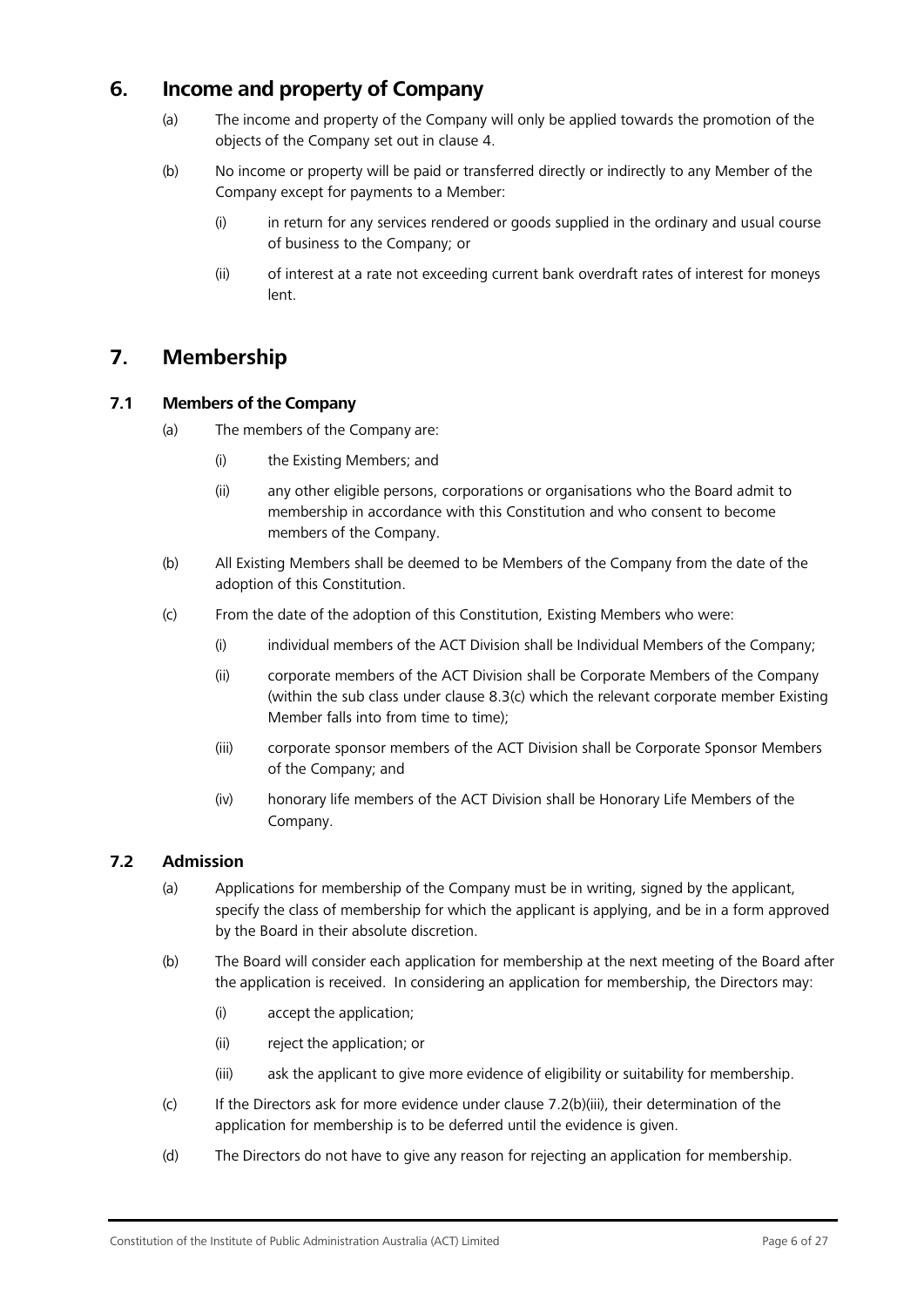- (e) The rights and privileges of every Member are personal to each Member and are not transferable by the Member's own act or, to the extent permitted by law, by operation of law.
- (f) Each Commonwealth Entity that applies to be or is a Member of the Company will be treated on the basis that each Commonwealth Entity is a separate Member of the Company.
- (g) Each Territory Entity that applies to be or is a member of the Company will be treated on the basis that each Territory Entity is a separate Member of the Company.

## <span id="page-6-1"></span><span id="page-6-0"></span>**7.3 Subscription**

- (a) An Annual Subscription will be determined by the Board from time to time.
- (b) Each Member of the Company must pay the Annual Subscription within one calendar month after notice is given to the Member.
- (c) The payment of the Annual Subscription by a Member may be authorised by the Directors as a pro-rata subscription payable for the remainder of the year in which the Member was admitted.
- (d) No Member whose Annual Subscription remains unpaid after 1 September in any year shall have the right to receive notices or publications, hold office or vote in any ballot or proceeding of the Company, until the Annual Subscription is paid.
- (e) The Board may in its absolute discretion waive in part or in full the requirement for payment of an Annual Subscription by any Member.

## <span id="page-6-2"></span>**7.4 Ceasing to be a Member**

A Member's membership of the Company will immediately cease:

- (a) if the Member gives the Secretary written notice of resignation, from the date of receipt of that notice by the Secretary;
- (b) if a majority of three-quarters of the Directors of the Board present and voting at a meeting of Directors by resolution terminate the membership of a Member:
	- (i) whose conduct in their opinion renders it undesirable that that Member continue to be a Member of the Company; and
	- (ii) who has been given at least 21 days' notice of the resolution and has had the opportunity to be heard at the meeting at which the resolution is proposed; or
- (c) if the Member fails to make payment of the Annual Subscription in accordance with clause [7.3\(b\) w](#page-6-1)ithin a period of time as determined by the Directors and the Directors resolve that such Member cease to be a Member; or
- (d) if the Member:
	- (i) dies;
	- (ii) becomes mentally incapacitated or whose person or estate is liable to be dealt with in any way under the laws relating to mental health;
	- (iii) files or is the subject of a petition for bankruptcy;
	- (iv) transfers its membership to a Division (not being the ACT Division); or
	- (v) ceases to meet the requirements for eligibility for membership set out in clause [8.](#page-7-0)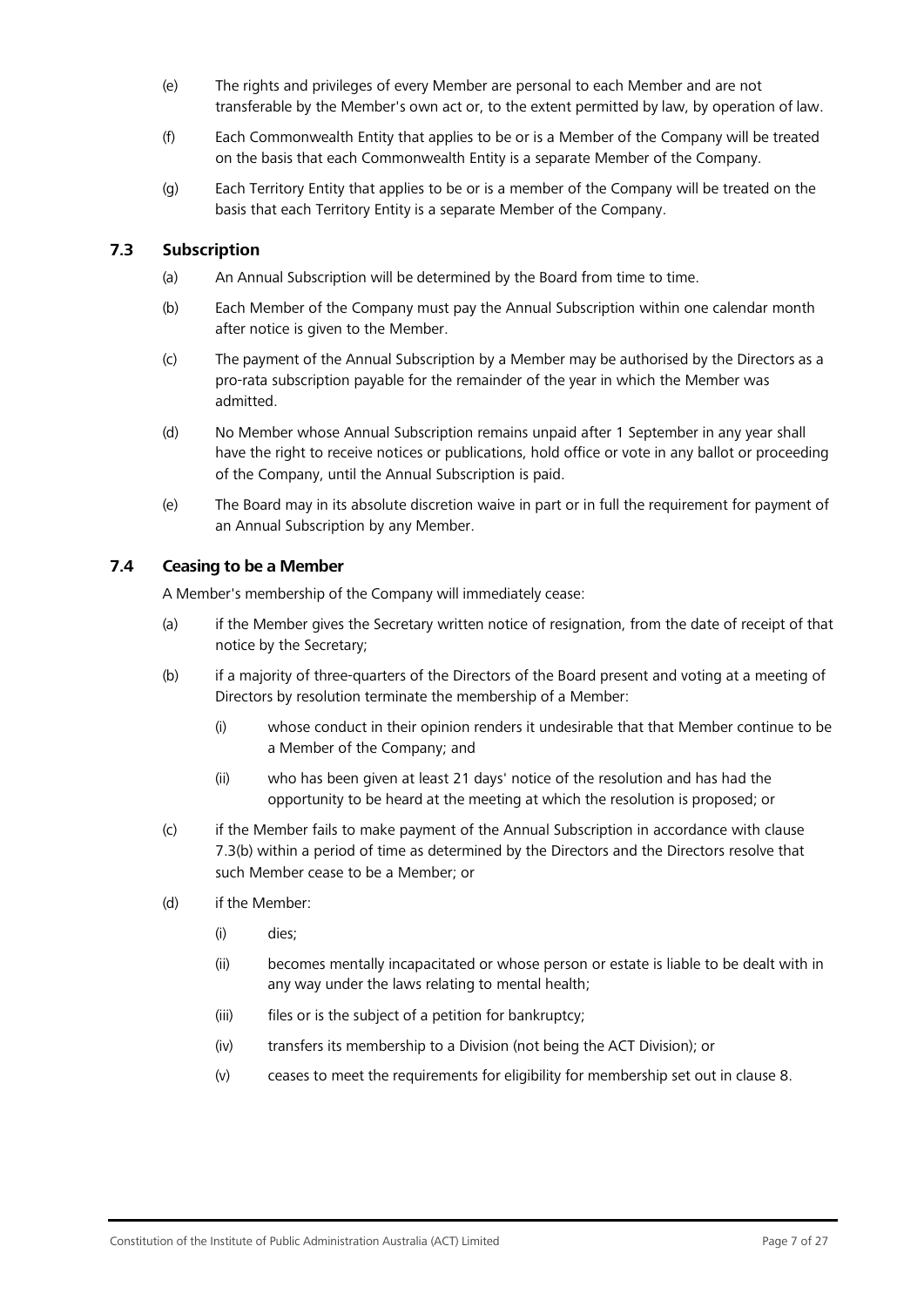# <span id="page-7-0"></span>**8. Classes of membership**

## **8.1 General classes**

The Company will have the following classes of Members:

- (a) Individual Member;
- (b) Corporate Member;
- (c) Corporate Sponsor Member; and
- (d) Honorary Life Member.

#### **8.2 Individual Member**

- (a) A person is eligible to be admitted as an Individual Member if the person is:
	- (i) not an undischarged bankrupt; and
	- (ii) engaged in or has been engaged in or interested in:
		- (A) the practice of public administration; and
		- (B) teaching or the study of public administration or related subjects.
- (b) Each Individual Member has the right to receive notice of and to attend general meetings of the Company.

## **8.3 Corporate Member**

- (a) A corporation, body or organisation is eligible to be admitted as a Corporate Member if it is a:
	- (i) government department;
	- (ii) statutory authority;
	- (iii) local government; or
	- (iv) other corporation or body,

involved in or interested in public administration.

- (b) Each Corporate Member has the right to receive notice of and to attend general meetings of the Company.
- <span id="page-7-1"></span>(c) Corporate Members have the following sub-classes of membership:
	- (i) (**Large Corporate Member**) a Large Corporate Member is a corporation, body or organisation which:
		- (A) has equal to or in excess of 1,000 staff; or
		- (B) is a Commonwealth Department;
	- (ii) (**Medium Corporate Member**) a Medium Corporate Member is a corporation, body or organisation which has in between 200 to 1,000 staff; and
	- (iii) (**Small Corporate Member**) a Small Corporate Member is a corporation, body or organisation which has equal to or fewer than 200 staff.

## **8.4 Corporate Sponsor Member**

(a) A corporation, body or organisation is eligible to be admitted as a Corporate Sponsor Member if it has provided sponsorship (whether monetary or in kind) to support the Company, and it is involved in or interested in public administration.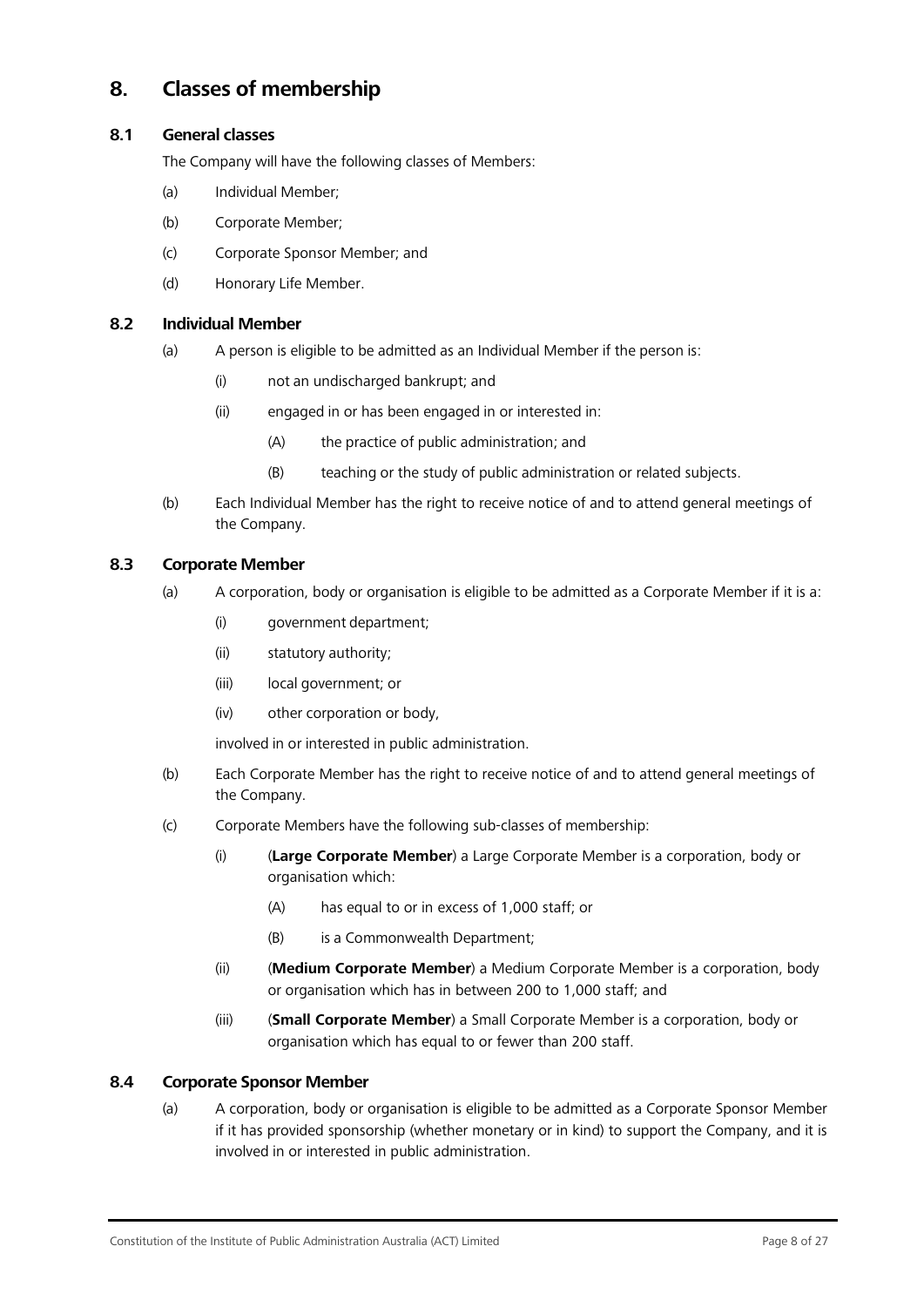(b) Each Corporate Sponsor Member has the right to receive notice of and to attend general meetings of the Company.

## **8.5 Honorary Life Member**

- (a) The Board may appoint a person as an Honorary Life Member if the person has rendered significant service to the Company, Institute of Public Administration Australia Incorporated ABN 67 823 323 988, the ACT Division or to any other Division.
- (b) Each Honorary Life Member has the right to receive notice of and to attend general meetings of the Company.

## <span id="page-8-0"></span>**9. Representative**

## **9.1 Right to nominate Representative**

- (a) Each Corporate Member and Corporate Sponsor Member may nominate, by written notice to the Secretary, a person to act as its Representative.
- (b) If a Corporate Member or Corporate Sponsor Member ceases to be a Member in accordance with clause [7.4,](#page-6-2) that Member will no longer have the right to appoint a Representative.

## **9.2 Revocation of nomination**

Each Representative shall have the right on behalf of the Corporate Member or a Corporate Sponsor Member (and to the extent only to which a Corporate Member or a Corporate Sponsor Member would be entitled to do so) to attend general meetings, meetings of directors, and generally exercise all rights of membership on behalf of the Corporate Member or a Corporate Sponsor Member.

## **9.3 Revoke representative**

A Corporate Member or Corporate Sponsor Member may from time to time by written notice to the Secretary, revoke the nomination of any such Representative and nominate another Representative in his or her place.

## <span id="page-8-1"></span>**10. Powers of attorney**

- (a) If a Member executes or proposes to execute any document or do any act by or through an attorney which affects the Company or the Member's membership in the Company, that Member must deliver the instrument appointing the attorney to the Company for notation.
- (b) If the Company asks the Member to file with it a certified copy of the instrument for the Company to retain, the Member will promptly comply with that request.
- (c) The Company may ask for whatever evidence it thinks appropriate that the power of attorney is effective and continues to be in force.

# <span id="page-8-2"></span>**11. General meetings**

## **11.1 Annual general meeting**

The Board must call annual general meetings in accordance with the Corporations Act, at such time and place as may be determined by the Board.

## **11.2 Calling general meeting**

(a) Any Director may, at any time, call a general meeting.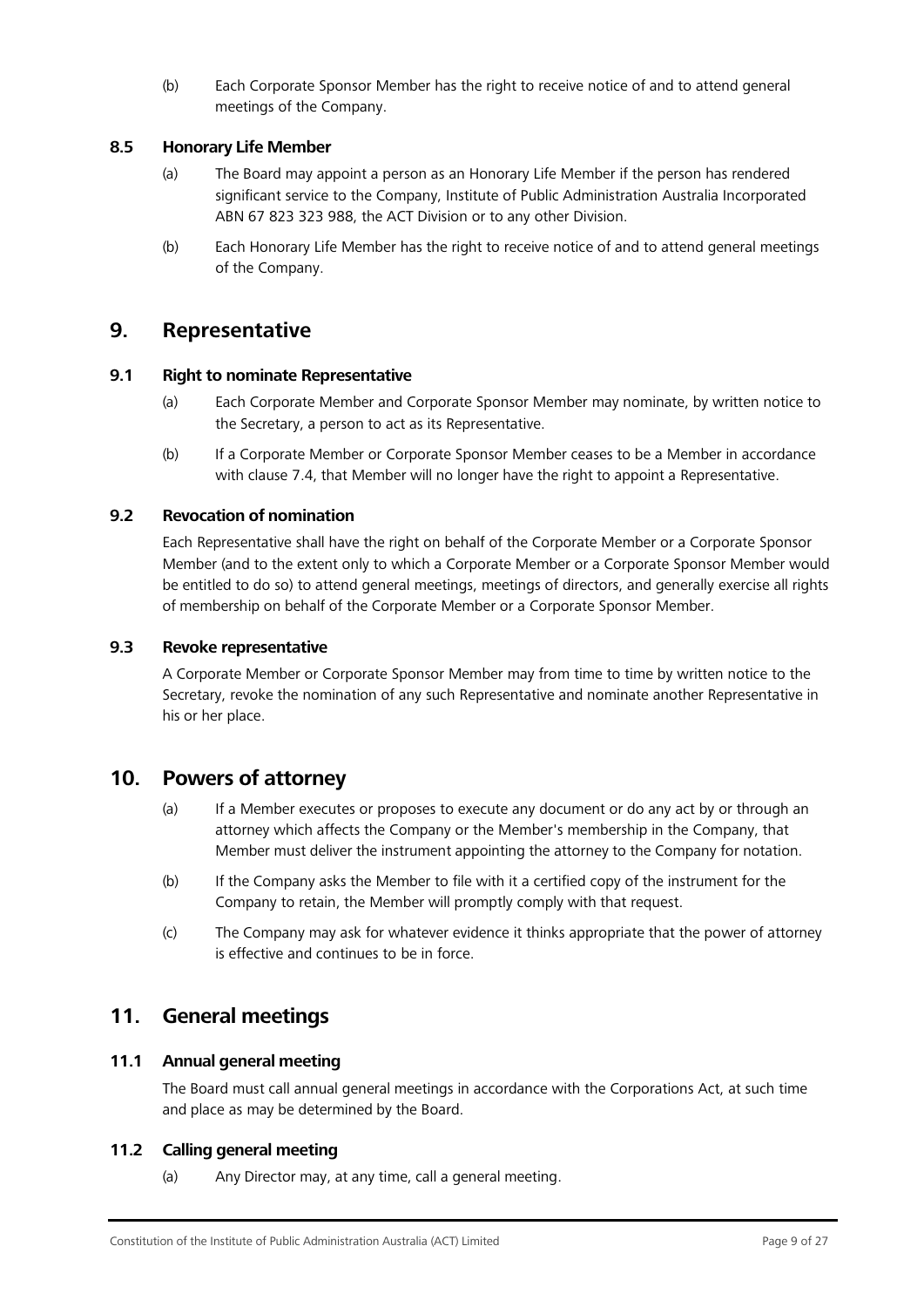- (b) A general meeting may be held at two or more venues using any technology that gives the Members as a whole a reasonable opportunity to participate.
- <span id="page-9-2"></span>(c) The Directors must call and arrange to hold a general meeting on the request of Members with at least 5% of the votes that may be cast at a general meeting.
- (d) A Member may not request or call and arrange to hold a general meeting except under sections 249E or 249F of the Corporations Act.

# <span id="page-9-0"></span>**12. Notice of general meeting**

## <span id="page-9-3"></span>**12.1 Notice required**

Subject to the provisions of the Corporations Act allowing general meetings to be held with shorter notice, at least 21 days written notice (exclusive of the day on which the notice is served or deemed to be served and of the day for which notice is given) must be given to Members of any general meeting.

## **12.2 Form of notice**

- (a) A notice calling a general meeting:
	- (i) must specify the place, date and time of the meeting and if the meeting is to be held in two or more places, the technology that will be used to facilitate this;
	- (ii) must state the general nature of the business to be transacted at the meeting; and
	- (iii) may specify a place and electronic address for the purposes of proxy appointment.
- (b) A notice of an annual general meeting need not state that the business to be transacted at the meeting includes:
	- (i) the consideration of the annual financial report, Directors' report and the Auditor's report (if any);
	- (ii) the election of directors; or
	- (iii) the appointment and fixing of the remuneration of the Auditor (if any).

## **12.3 Director's rights**

- (a) The Directors may postpone or cancel any general meeting whenever they think fit (other than a meeting called as the result of a request under clause [11.2\(c\)\)](#page-9-2).
- (b) The Directors must give notice of the postponement or cancellation of a general meeting to all persons referred to in clause [27\(a\)](#page-24-3) entitled to receive notices from the Company.

## **12.4 Accidental omission**

An accidental omission to send a notice of a general meeting (including a proxy appointment form) to any Member or the non-receipt of a notice (or form) by any Member does not invalidate the proceedings at or any resolution passed at the general meeting.

# <span id="page-9-1"></span>**13. Proceedings at general meetings**

## **13.1 Member**

In clauses [13.2,](#page-10-0) [13.3,](#page-10-1) [13.5 a](#page-11-0)nd [14.1,](#page-12-1) **Member** includes a Member present in person or by proxy or attorney or a Representative.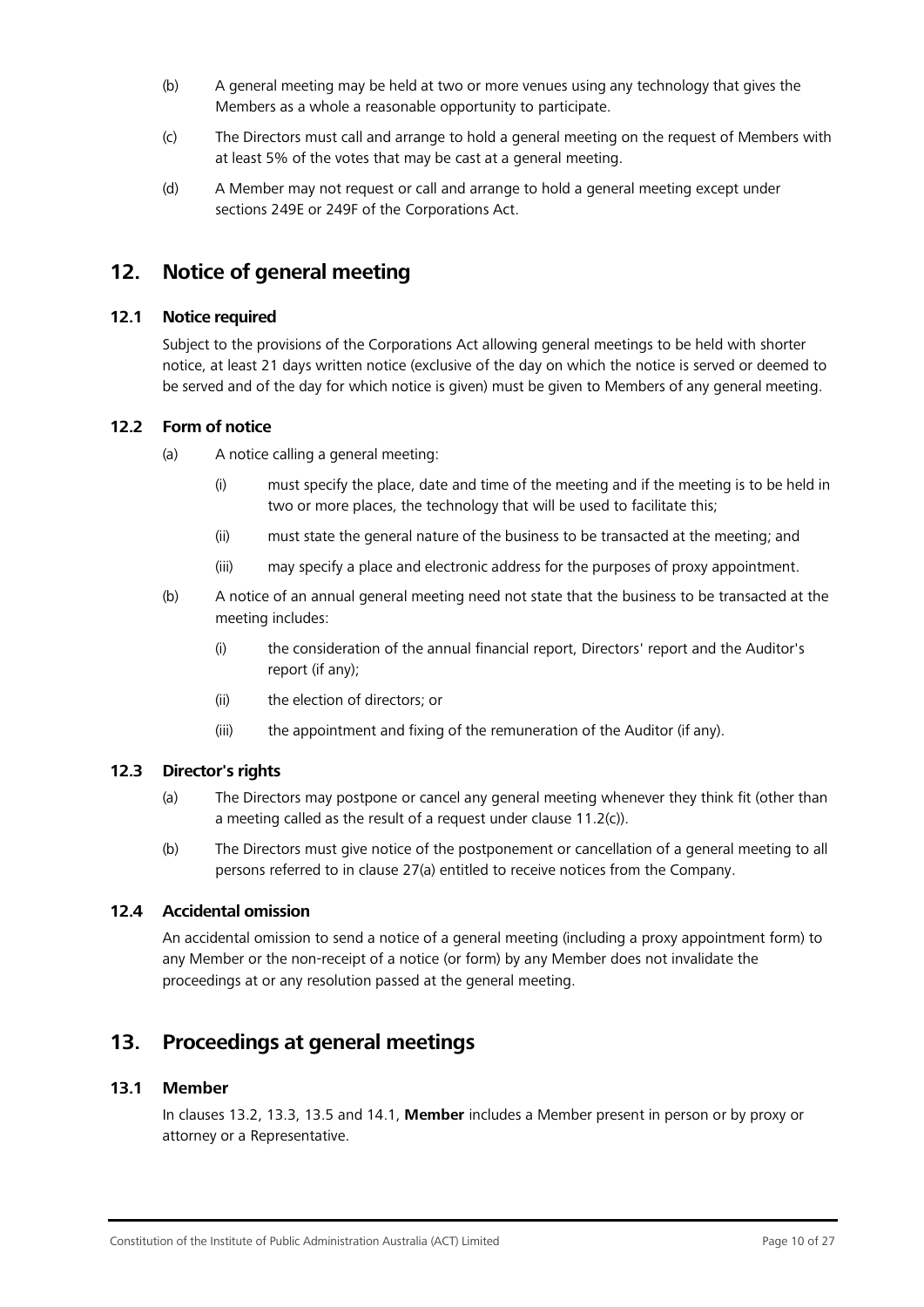## <span id="page-10-0"></span>**13.2 Quorum**

- (a) No business may be transacted at a general meeting unless a quorum of Members is present when the meeting proceeds to business.
- (b) A quorum of Members is any 12 Members.
- (c) If a quorum is not present within 30 minutes after the time appointed for a general meeting:
	- (i) if the general meeting was called on the requisition of Members, it is automatically dissolved; or
	- (ii) in any other case:
		- (A) it will stand adjourned to the same time and place seven days after the meeting, or to another day, time and place determined by the Directors; and
		- (B) if at the adjourned general meeting a quorum is not present within 30 minutes after the time appointed for the general meeting, the general meeting is automatically dissolved.

## <span id="page-10-2"></span><span id="page-10-1"></span>**13.3 Role of the chairperson**

- (a) The President, or in the President's absence a Deputy President, will be the chairperson at every general meeting.
- (b) The Directors present may elect a chairperson of a general meeting if:
	- (i) there is no President or a Deputy President; or
	- (ii) neither the President nor a Deputy President is present within 15 minutes after the time appointed for holding the general meeting; or
	- (iii) the President and Deputy Presidents are unwilling to act as chairperson of the general meeting.
- (c) If the Directors make no election under clause [13.3\(b\)](#page-10-2) when they are entitled to do so, then:
	- (i) the Members may elect one of the Directors present as chairperson; or
	- (ii) if no Director is present or is willing to take the chair, the Members may elect one of the Members present as chairperson.
- (d) If there is a dispute at a general meeting about a question of procedure, the chairperson may determine the question.
- (e) The general conduct of each general meeting of the Company and the procedures to be adopted at the meeting will be determined by the chairperson.

## **13.4 Adjournment**

- (a) The chairperson of a general meeting at which a quorum is present:
	- (i) in his or her discretion may adjourn the general meeting with the meeting's consent; and
	- (ii) must adjourn the general meeting if the meeting directs him or her to do so.
- (b) An adjourned general meeting may take place at a different venue to the initial general meeting.
- (c) The only business that can be transacted at an adjourned general meeting is the unfinished business of the initial general meeting.
- (d) Notice of an adjourned general meeting must only be given in accordance with clause [12.1 if](#page-9-3) a general meeting has been adjourned for more than 21 days.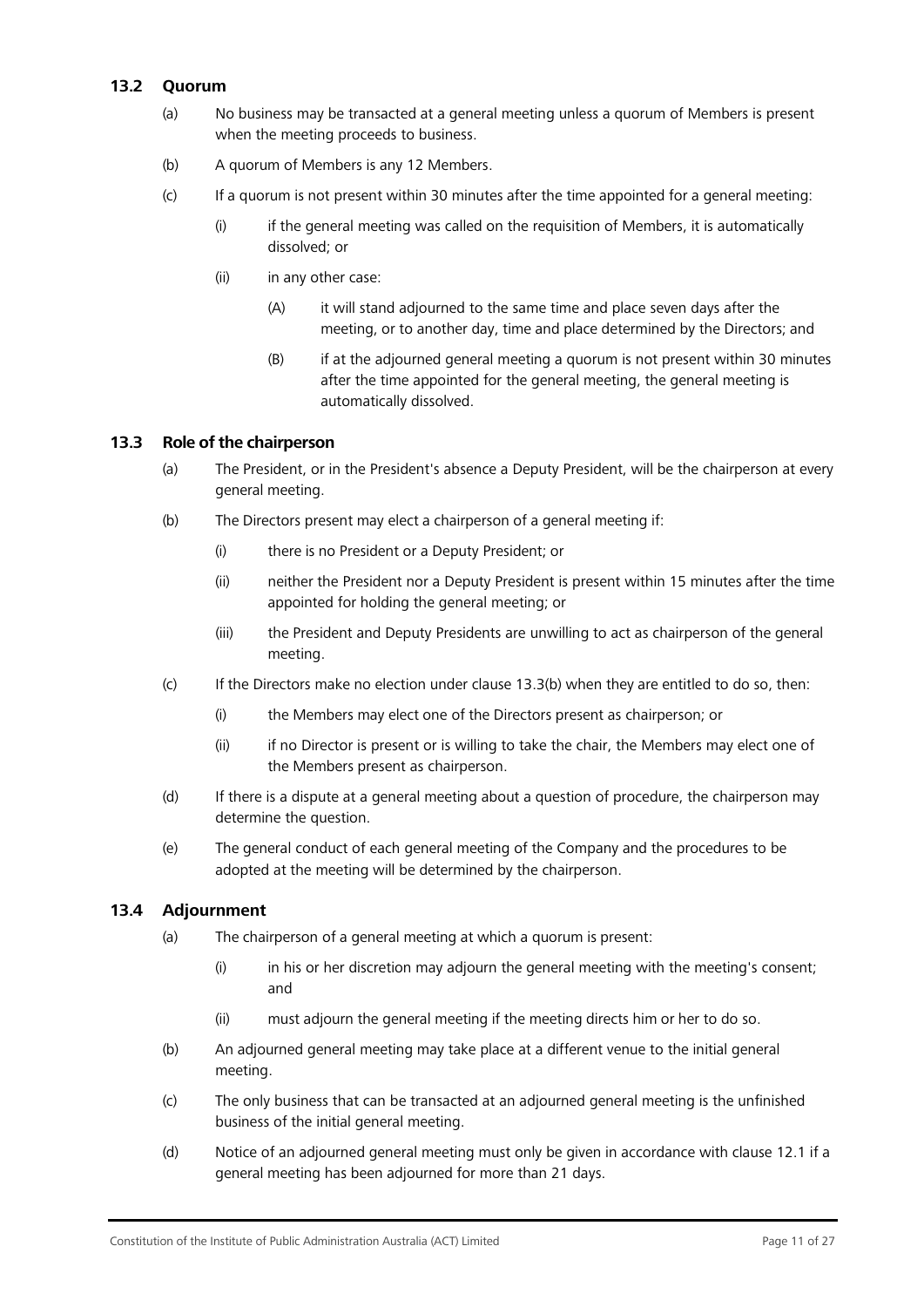## <span id="page-11-1"></span><span id="page-11-0"></span>**13.5 Decision on questions**

- (a) A resolution put to the vote of a meeting is to be decided on a show of hands unless a poll is demanded in accordance with the Corporations Act.
- (b) Unless a poll is demanded:
	- (i) a declaration by the chairperson that a resolution has been carried, carried by a specified majority, or lost; and
	- (ii) an entry to that effect in the minutes of the meeting,

are conclusive evidence of the fact without proof of the number or proportion of the votes in favour of or against the resolution.

- (c) The demand for a poll may be withdrawn.
- (d) A decision of a general meeting may not be impeached or invalidated on the ground that a person voting at the general meeting was not entitled to do so.

## **13.6 Taking a poll**

- (a) If a poll is demanded under clause [13.5\(b\), a](#page-11-1) poll will be taken when and in the manner that the chairperson directs.
- (b) The result of the poll will be the resolution of the meeting at which the poll was demanded.
- (c) The chairperson may determine any dispute about the admission or rejection of a vote.
- (d) The chairperson's determination, if made in good faith, will be final and conclusive.
- (e) A poll demanded on the election of the chairperson or the adjournment of a general meeting must be taken immediately.
- (f) After a poll has been demanded at a general meeting, the general meeting may continue for the transaction of business other than the question on which the poll was demanded.

## <span id="page-11-3"></span><span id="page-11-2"></span>**13.7 Written resolutions of Members**

- (a) Subject to the Corporations Act, the Company may pass a resolution without a general meeting being held if all the Members entitled to vote on the resolution sign a document containing a statement that they are in favour of the resolution set out in the document. The resolution is passed when the last Member signs the document.
- (b) For the purposes of clause [13.7\(a\), s](#page-11-2)eparate copies of a document may be used for signing by Members if the wording of the resolution and statement is identical in each copy.
- (c) Any document referred to in this clause [13.7](#page-11-3) may be in the form of an electronic transmission.
- (d) For the purposes of clause [13.7\(a\),](#page-11-2) a document will be taken to be signed by a Member if it:
	- (i) includes or is accompanied by a personal identification code allocated by the Company to the Member; or
	- (ii) has been authorised by the Member in another manner approved by the Board.

## **13.8 Casting vote of chairperson**

The chairperson does not have a casting vote in addition to the chairperson's votes as a Member, proxy or attorney.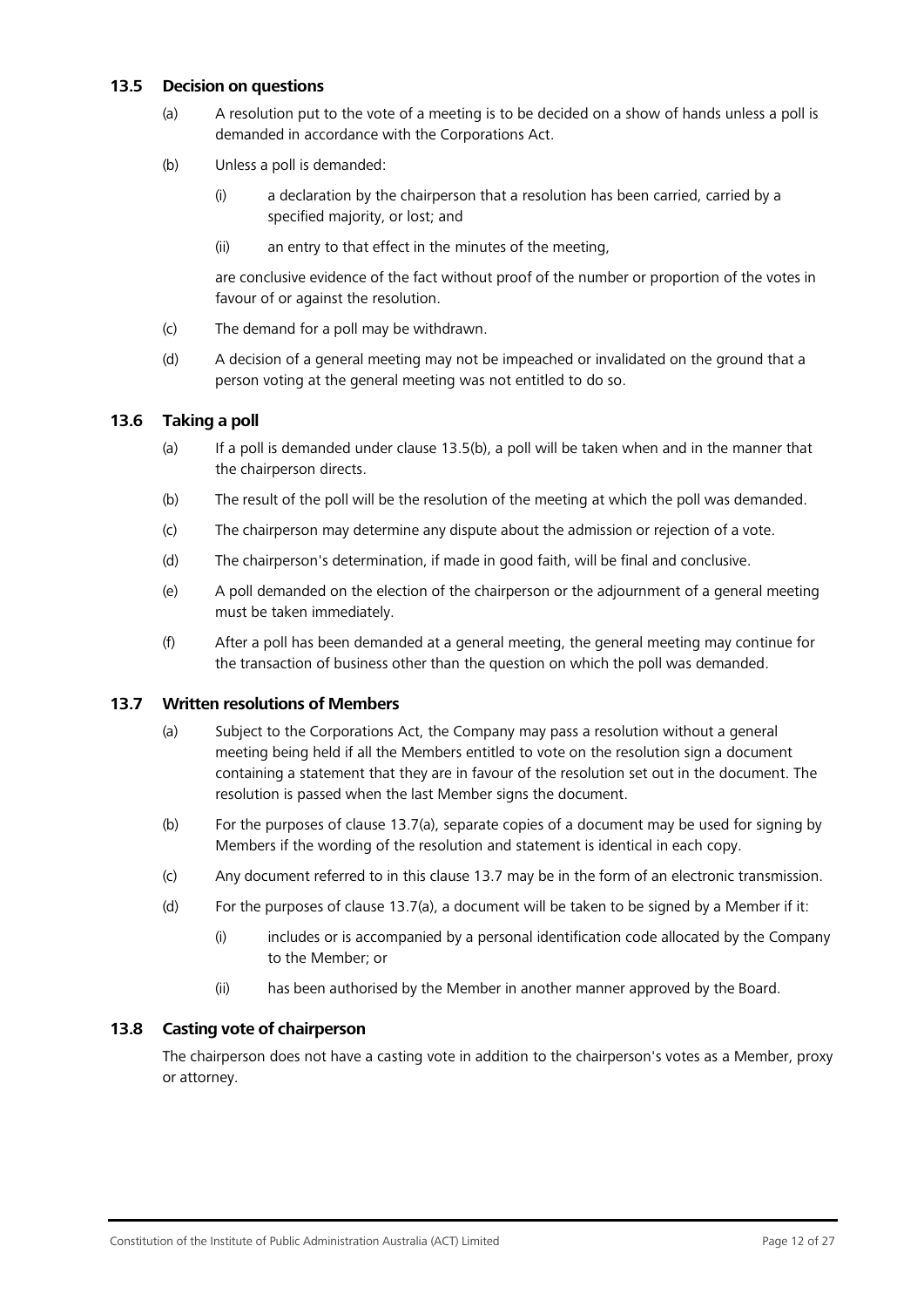# <span id="page-12-0"></span>**14. Votes of Members**

## <span id="page-12-1"></span>**14.1 Entitlement to vote**

- (a) Subject to clause [14.1\(e\):](#page-12-2)
	- (i) each Large Corporate Member is entitled to cast 5 votes;
	- (ii) each Medium Corporate Member is entitled to cast 3 votes; and
	- (iii) each Small Corporate Member is entitled to cast 2 votes.
- (b) Each Corporate Sponsor Member is entitled to cast 3 votes.
- (c) Each Individual Member is entitled to cast 1 vote.
- <span id="page-12-2"></span>(d) Each Honorary Life Member is entitled to cast 1 vote.
- (e) Despite any other provision in this Constitution, if at any time the total number of votes that can be cast by Commonwealth Entity and Commonwealth Company Members is more than one half of the maximum number of votes that might be cast at a general meeting of the Company, then the number of votes that the Commonwealth Entity and Commonwealth Company Members are entitled to cast will be proportionately reduced so that they equal 49% of the maximum number of votes that may be cast at a general meeting.

## **14.2 Objections**

- (a) An objection to the qualification of a voter may only be raised at the general meeting or adjourned general meeting at which the voter tendered its vote.
- (b) An objection must be referred to the chairperson of the general meeting, whose decision is final.
- (c) A vote which the chairperson does not disallow because of an objection is valid for all purposes.

## **14.3 Votes by proxy**

- (a) If a Member appoints a proxy, proxies or an attorney, the proxy, proxies or attorney may not vote on a show of hands.
- (b) A proxy may but need not be a Member.
- (c) A proxy may demand or join in demanding a poll.
- (d) A proxy or attorney may vote on a poll.
- (e) A proxy may vote or abstain as he or she chooses except where the appointment of the proxy directs the way the proxy is to vote on a particular resolution. If a proxy votes at all, the proxy will be deemed to have voted all directed proxies in the manner directed.

## <span id="page-12-3"></span>**14.4 Document appointing proxy**

- (a) An appointment of a proxy is valid if it is signed by the Member making the appointment and contains the information required by section 250A(1) of the Corporations Act. The Directors may determine that an appointment of proxy is valid even if it only contains some of the information required by section 250A(1) of the Corporations Act.
- (b) For the purposes of clause [14.4\(a\), a](#page-12-3)n appointment received at an electronic address will be taken to be signed by the Member if:
	- (i) a personal identification code allocated by the Company to the Member has been input into the appointment; or
	- (ii) the appointment has been verified in another manner approved by the Directors.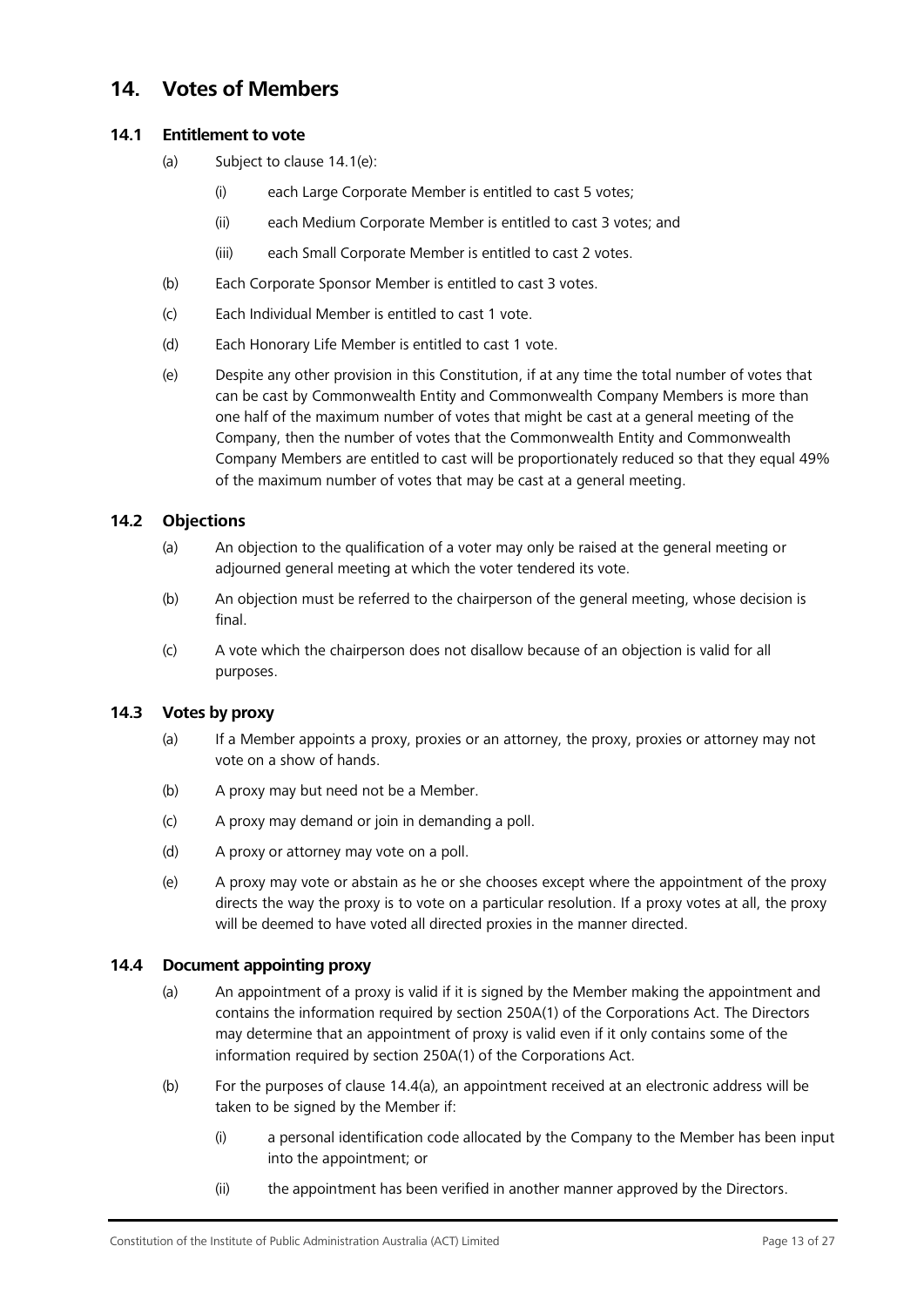- (c) A proxy's appointment is valid at an adjourned general meeting.
- (d) A proxy or attorney may be appointed for all general meetings or for any number of general meetings or for a particular purpose.
- (e) Unless otherwise provided for in the proxy's appointment or in any instrument appointing an attorney the appointment of the proxy or the attorney will be taken to confer authority:
	- (i) to vote on:
		- (A) any amendment moved to the proposed resolutions and on any motion that the proposed resolution not be put or any similar motion; and
		- (B) any procedural motion, including any motion to elect the chairperson, to vacate the chair or to adjourn the general meeting,

even though the appointment may specify the way the proxy or attorney is to vote on a particular resolution; and

- (ii) to vote on any motion before the general meeting whether or not the motion is referred to in the appointment.
- (f) If a proxy appointment is signed by the Member but does not name the proxy or proxies in whose favour it is given, the chairperson may either cast as proxy or complete the appointment by inserting the name or names of one or more Directors or the Secretary.

## **14.5 Lodgement of proxy**

- (a) The written appointment of a proxy or attorney must be received by the Company, at least 48 hours (unless otherwise specified in the notice of meeting to which the proxy relates) before:
	- (i) the time for holding the general meeting or adjourned general meeting at which the appointee proposes to vote; or
	- (ii) the taking of a poll on which the appointee proposes to vote.
- (b) The Company receives an appointment of a proxy and any power of attorney or other authority under which it was executed when they are received at:
	- (i) the Company's registered office; or
	- (ii) a place or electronic address specified for that purpose in the notice of meeting.

## **14.6 Validity**

A vote cast in accordance with an appointment of proxy or power of attorney is valid even if before the vote was cast the appointor:

- (a) died;
- (b) became mentally incapacitated; or
- (c) revoked the proxy or power,

unless any written notification of the death, unsoundness of mind or revocation was received by the Company before the relevant general meeting or adjourned general meeting.

## <span id="page-13-0"></span>**15. Council**

## **15.1 Role**

The role of the Council is to:

(a) identify and provide advice to the Board on strategic drivers in public administration;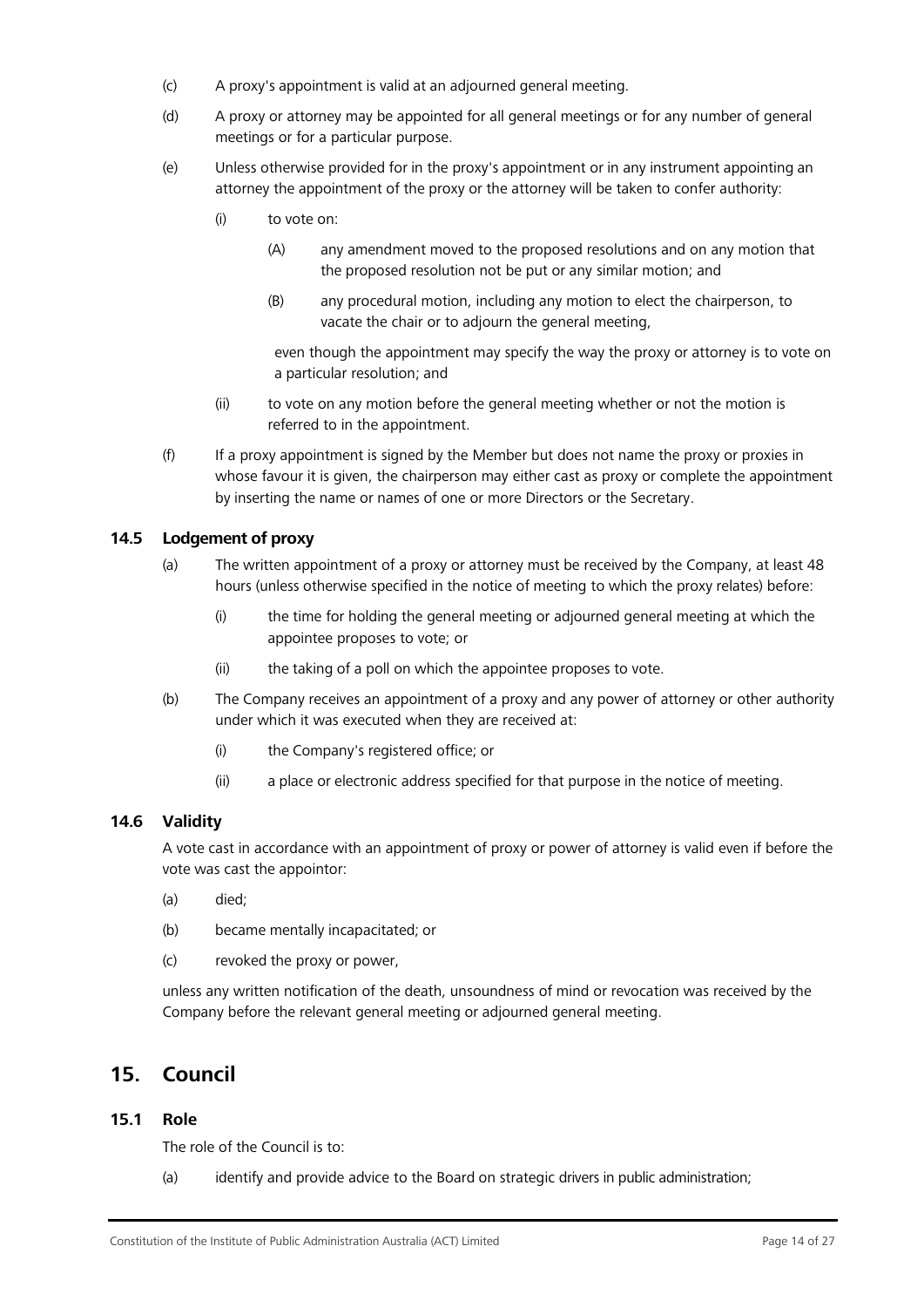- (b) advise the Board on the implementation of the strategic direction of the Company;
- (c) review and advise the Board on the existing policies of the Company in respect of public administration issues;
- (d) appoint the Board in accordance with clause [15.6;](#page-15-0)
- (e) appoint the President in accordance with clause [15.4\(a\);](#page-14-1) and
- (f) appoint the Deputy Presidents in accordance with [15.5\(a\).](#page-14-2)

For clarity, the Council's role set out in paragraphs (a), (b) and (c) above are advisory in nature.

## **15.2 Membership**

The members of the Council are:

- (a) the President;
- (b) two Deputy Presidents; and
- (c) seventeen (17) other Councillors.

## <span id="page-14-0"></span>**15.3 Appointment to Council**

- (a) Subject to clause [15.3\(f\),](#page-14-3) the Council shall be appointed by the Members.
- (b) Calls for nominations for Councillors shall be made with a closing date before 1 July every three (3) years and each nomination must be endorsed by a Member.
- (c) In order for a person to be eligible for appointment to Council, that person must be a Member of the Company, or be an employee or member of the staff of a Corporate Member or Corporate Sponsor Member.
- (d) Where an election is necessary, ballot papers and profiles on all candidates shall be sent out to Members no later than 1 August in the relevant calendar year. Results of the process shall be announced at the annual general meeting following the election result and also be notified in a divisional publication or on the Company's website.
- <span id="page-14-5"></span>(e) A Councillor is appointed for a period of three (3) years, starting on the end of the annual general meeting which announced the results of the ballot for his or her election (the **Commencement AGM**) until the end of the second annual general meeting which follows the annual general meeting held after the Commencement AGM.
- <span id="page-14-4"></span><span id="page-14-3"></span>(f) Despite any other provision in this Constitution, the Council may at any time:
	- (i) appoint any eligible person to be a Councillor to fill a casual vacancy; or
	- (ii) co-opt up to two additional eligible persons to be Councillors.
- (g) A Councillor appointed under clause [15.3\(f\)\(i\) h](#page-14-4)olds office until the conclusion of the term of appointment of the Councillor for whom the casual vacancy arose.
- (h) A Councillor appointed under clause 15.3(f)(ii) holds office for the period determined by Council, but not longer than a term of three (3) years per appointment.

## <span id="page-14-1"></span>**15.4 President**

- (a) The President shall be appointed by Council.
- (b) Unless otherwise resolved by the Board, the President will act as chairperson for all general meetings, Council meetings, and Board meetings. The President holds office for the period determined by the Council, but not longer than a term of three (3) years per appointment.

## <span id="page-14-2"></span>**15.5 Deputy Presidents**

(a) Two Deputy Presidents shall be appointed by Council.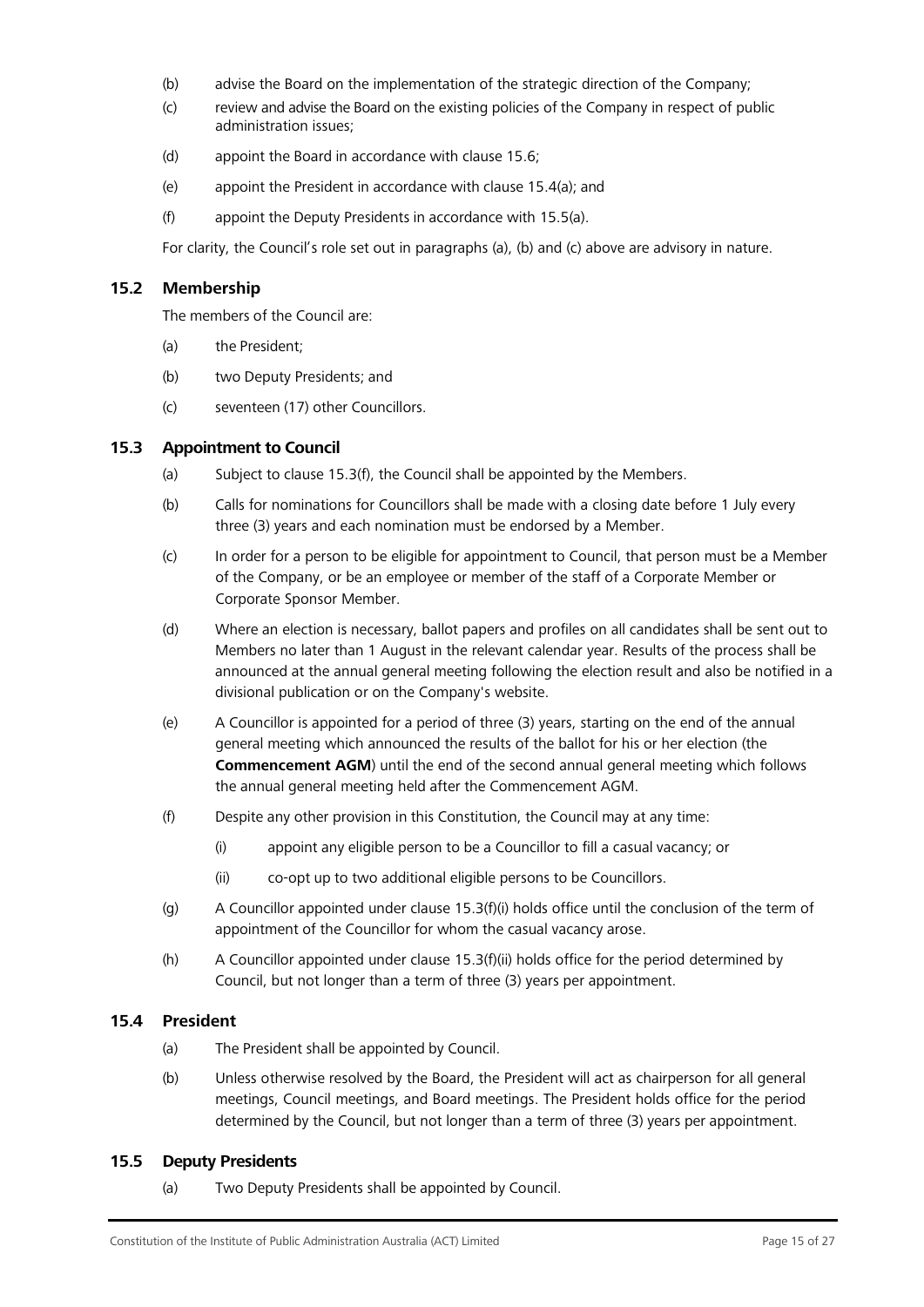<span id="page-15-0"></span>A Deputy President holds office for the period determined by the Council, but not longer than a term of three (3) years per appointment.

## **15.6 Appointment of the Board**

- (a) Subject to clause [16, C](#page-16-0)ouncil shall appoint the Directors (other than the President) on such terms as they think fit.
- (b) Until the Company resolves otherwise:
	- (i) there will be a minimum of five Directors (other than the President); and
	- (ii) in order for a person to be eligible for appointment as a Director, that person need not be a Member of the Company.
- (c) The power to appoint new members to the Board or to change the membership of the Board is to be determined solely by Council.
- (d) Each member of the Board will hold office for a term of three (3) years, from the date of their appointment. A member of the Board who has served two (2) consecutive terms will be ineligible for re-appointment to the Board for a third consecutive term.

## <span id="page-15-1"></span>**15.7 Council meetings**

- (a) A Councillor may at any time, and the Secretary must on the request of a Councillor, call a Council meeting.
- (b) Reasonable notice of a Council meeting must be given to each Councillor, unless the President considers the business of the meeting to be urgent.
- (c) It is not necessary to give notice of a meeting of Council to an Australian resident whom the Secretary, when giving notice to the other Councillors, reasonably believes to be temporarily outside Australia.
- (d) By attending a Council meeting, a Councillor waives any objection he or she may have had in relation to the notice of meeting.
- (e) An accidental omission to give notice of a meeting of Council to any Councillor or the nonreceipt of such notice by any Councillor does not invalidate the proceedings at or any resolution passed at the meeting.
- (f) A Council meeting may be held by the Councillors communicating with each other by any technological means by which they are able simultaneously to hear each other and to participate in discussion.
- (g) Each of the Councillors need not all be physically present in the same place for a Council meeting to be held.
- (h) Subject to clause [18.3, a](#page-19-0) Councillor who participates in a meeting held in accordance with this Constitution is taken to be present and entitled to vote at the meeting.
- (i) Subject to this clause [15.7, t](#page-15-1)he Council may meet together, adjourn and regulate their meetings as they think fit.
- (j) A quorum for meetings of the Council is eight Councillors.
- (k) Notice of a meeting of the Council may be given in writing or in person, or the meeting may be otherwise called by fax, email, telephone or any other technology consented to by all the Councillors.

## **15.8 Chair of Council meetings**

- (a) The chairperson of Council meetings shall be the President.
- (b) If the President is not present at any Council meeting within thirty minutes after the time appointed for the meeting to begin, one of the Deputy Presidents shall chair. In the absence of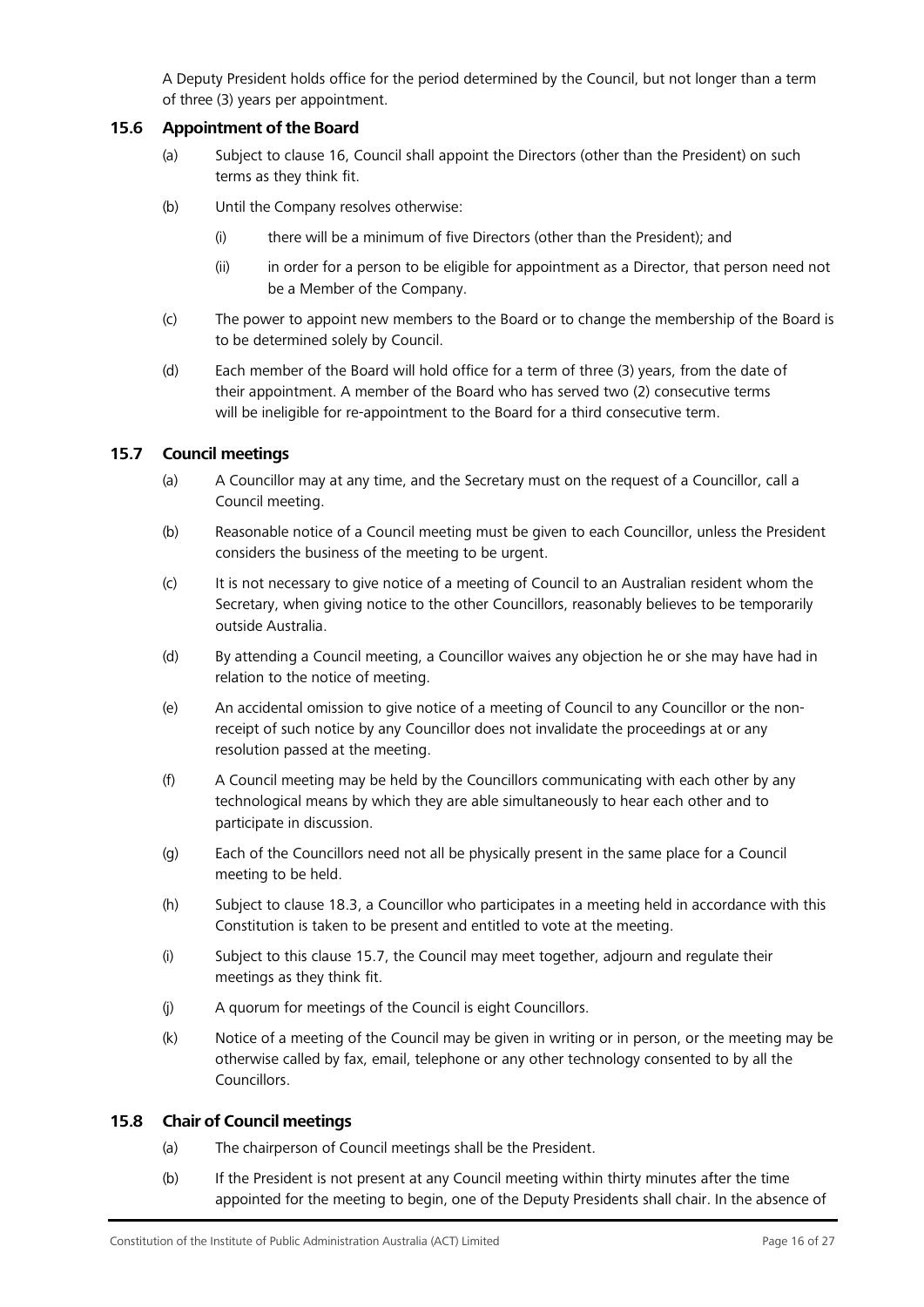the President and Deputy Presidents, the Councillors who are present must elect a Councillor to be chairperson of the meeting.

## **15.9 Decision on questions**

Questions arising at a meeting of Council are to be decided by a majority of votes of the Councillors present and voting and, subject to clause [18.3, e](#page-19-0)ach Councillor has one vote. The chairperson of a meeting does not have a casting vote in addition to his or her deliberative vote.

## <span id="page-16-0"></span>**16. Interim arrangements**

## **16.1 Council**

- (a) The initial Councillors in office on the date this Constitution comes into effect are the persons who have been appointed by the Existing Members, prior to registration of the Company as a company limited by guarantee under the Corporations Act. The initial Councillors hold office until the date new Councillors are appointed in accordance with clause [15.3\(e\).](#page-14-5)
- (b) Upon registration of the Company, the Executive Committee will be dissolved and all members of the Executive Committee will cease to hold office.

## **16.2 Board**

- (a) The initial Directors of the Company are the persons who have consented to act as directors and are set out in the Company's application for registration as a company. Those persons hold office subject to this Constitution, until they are replaced by Council in accordance with clause [15.6.](#page-15-0)
- (b) For clarity, the initial Directors are the persons who have been appointed by the Executive Committee prior to the registration of the Company as a company limited by guarantee under the Corporations Act.

## <span id="page-16-1"></span>**17. The Board**

## **17.1 Powers of the Board**

- (a) The business of the Company is managed by or under the direction of the Board who may exercise all powers of the Company that this Constitution and the Corporations Act do not require to be exercised by the Company in general meeting.
- (b) The Board will take into account policy advice of Council.

## **17.2 Members of the Board**

- (a) The Members of the Board are:
	- (i) the President (who will occupy the position of Chair of the Board); and
	- (ii) five other Directors appointed by members of the Council.
- (b) For clarity, a Councillor is eligible to be a Director.

## **17.3 Duties of a Director**

Each Director is subject to, and must comply with, the following duties:

(a) to exercise the Director's powers and discharge the Director's duties with the degree of care and diligence that a reasonable individual would exercise if they were a director of the Company;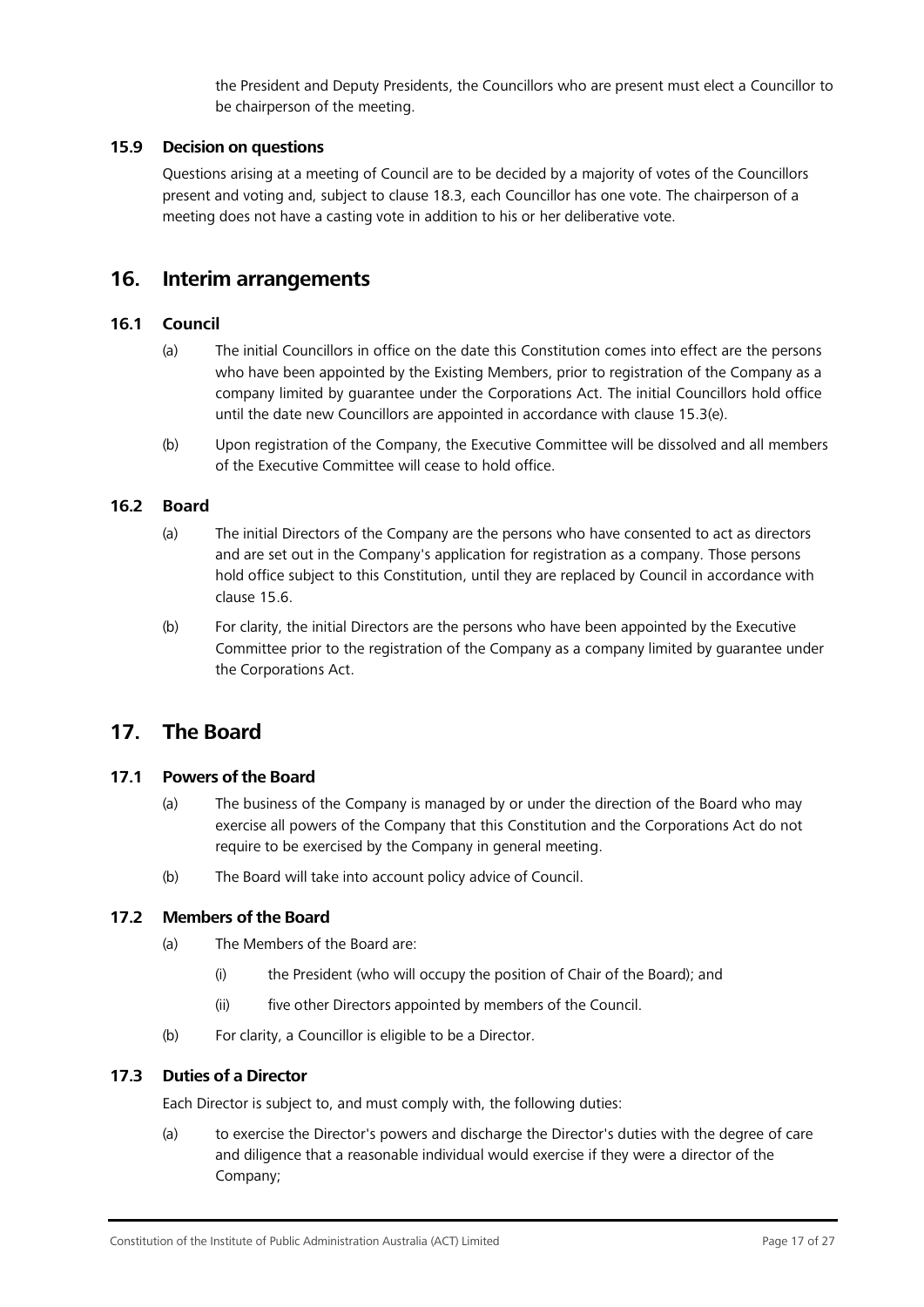- (b) to act in good faith in the Company's best interests, and to further the purposes of the Company;
- (c) not to misuse the Director's position;
- (d) not to misuse information obtained in the performance of the Director's duties as a Director of the Company;
- (e) to disclose perceived or actual material conflicts of interest of the Director;
- (f) to ensure that the Company's financial affairs are managed in a responsible manner; and
- (g) not to allow the Company to operate while insolvent.

#### <span id="page-17-2"></span>**17.4 Board meetings**

- (a) A Director may at any time, and the Secretary must on the request of a Director, call a Board meeting.
- (b) Reasonable notice of a Board meeting must be given to each Director, unless the President considers the business of the meeting to be urgent.
- (c) It is not necessary to give notice of a meeting of the Board to an Australian resident whom the Secretary, when giving notice to the other Directors, reasonably believes to be temporarily outside Australia.
- (d) By attending a Board meeting, a Director waives any objection he or she may have had in relation to the notice of meeting.
- (e) An accidental omission to give notice of a meeting of the Board to any Director or the nonreceipt of such notice by any Director does not invalidate the proceedings at or any resolution passed at the meeting.
- <span id="page-17-0"></span>(f) Subject to the Corporations Act, a Board meeting may be held by the Directors communicating with each other by any technological means by which they are able simultaneously to hear each other and to participate in discussion.
- <span id="page-17-1"></span>(g) Each of the Directors need not all be physically present in the same place for a Board meeting to be held.
- (h) Subject to clause [18.3, a](#page-19-0) Director who participates in a meeting held in accordance with this Constitution is taken to be present and entitled to vote at the meeting.
- $(i)$  Clauses [17.4\(f\) a](#page-17-0)nd 17.4(q) apply to meetings of Committees as if all committee members were Directors.
- (j) Subject to this clause [17.4, t](#page-17-2)he Board may meet together, adjourn and regulate their meetings as they think fit.
- (k) A quorum for meetings of the Board is four Directors.
- (l) Where a quorum cannot be established for the consideration of a particular matter at a meeting of the Board, the chairperson may call a general meeting to deal with the matter.
- (m) Notice of a meeting of the Board may be given in writing or in person, or the meeting may be otherwise called by fax, email, telephone or any other technology consented to by all the Directors.

## **17.5 Chair of Board meetings**

- (a) The chairperson of Board meetings shall be the President.
- (b) If the President is not present at any Board meeting within thirty minutes after the time appointed for the meeting to begin, one of the Deputy Presidents shall chair. In the absence of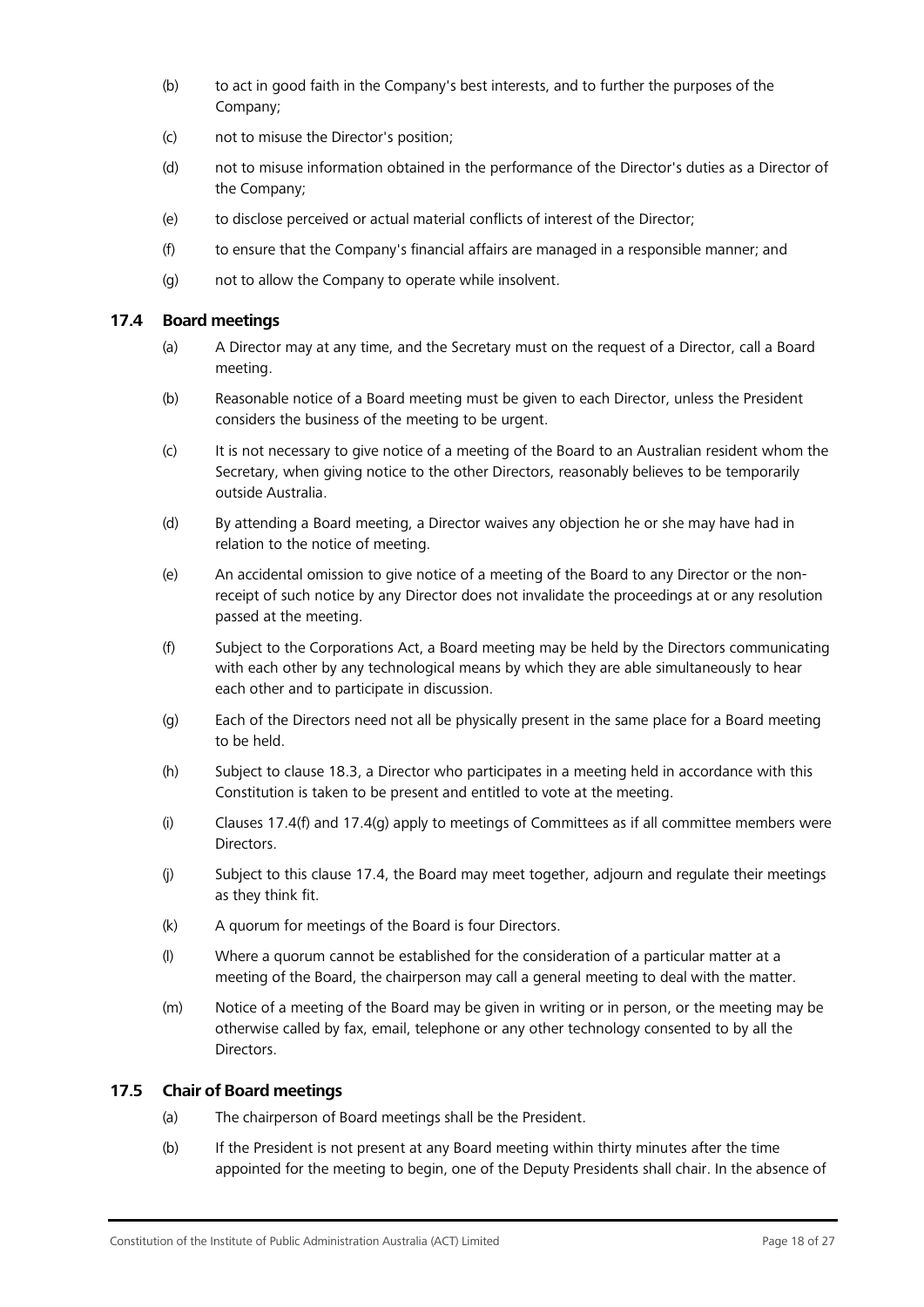the President and Deputy Presidents, the members of the Board who are present must elect a Director to be chairperson of the meeting.

## **17.6 Decision on questions**

Questions arising at a meeting of the Board are to be decided by a majority of votes of the Directors present and voting and, subject to clause [18.3, e](#page-19-0)ach Director has one vote. The chairperson of a meeting does not have a casting vote in addition to his or her deliberative vote.

## **17.7 Remaining Directors**

The Board may act even if any of the directors' positions are vacant. If the number of Directors is not sufficient to constitute a quorum at a Board meeting, the Board may act only to call a general meeting.

## <span id="page-18-0"></span>**18. Directors and Councillors**

## <span id="page-18-1"></span>**18.1 Suspension of a Director or Councillor**

- (a) Subject to applicable law, if Council consider in their discretion, acting reasonably, that the conduct or position of any Director or Councillor is such that continuance in office is likely to be prejudicial to the interests of the Company, Council, at a meeting of the Councillors specifically called for that purpose, may suspend that Director or Councillor. The relevant Councillor will not be eligible to vote on the resolution.
- <span id="page-18-2"></span>(b) As soon as possible after the suspension (subject to the notice provisions in the Corporations Act and this Constitution), Council must call a general meeting, at which the Members may either confirm the suspension and remove the Councillor or Director from office or annul the suspension and reinstate the Councillor or Director.
- (c) Notwithstanding clauses [18.1\(a\) a](#page-18-1)nd [18.1\(b\) a](#page-18-2)nd subject to applicable law, if the Board considers in their discretion, acting reasonably, that the conduct of a Director is such that continuance in office is likely to be prejudicial to the interests of the Company, the Board, at a meeting of the Directors specifically called for that purpose, may suspend that Director for a period not exceeding 7 days. The relevant Director will not be eligible to vote on the resolution. Council may also extend any suspension imposed on a Director under this clause [18.1\(a\).](#page-18-1)

## **18.2 Payments to Directors or Councillors**

No payment will be made to any Director or Councillor of the Company other than payment:

- (a) of out of pocket expenses incurred by the Director or Councillor in the performance of any duty as Director or Councillor where the amount payable does not exceed an amount previously approved by the Board;
- (b) for any service rendered to the Company by the Director or Councillor in a professional or technical capacity, other than in the capacity as Director or Councillor, where the provision of the service has the prior approval of the Board and where the amount payable is approved by the Board and is not more than an amount which commercially would be reasonable payment for the service;
- (c) of any salary or wage due to the Director or Councillor as an employee of the Company where the terms of employment have been approved by the Board; and
- (d) relating to an indemnity in favour of the Director and permitted by section 199A of the Corporations Act or a contract of insurance permitted by section 199B of the Corporations Act.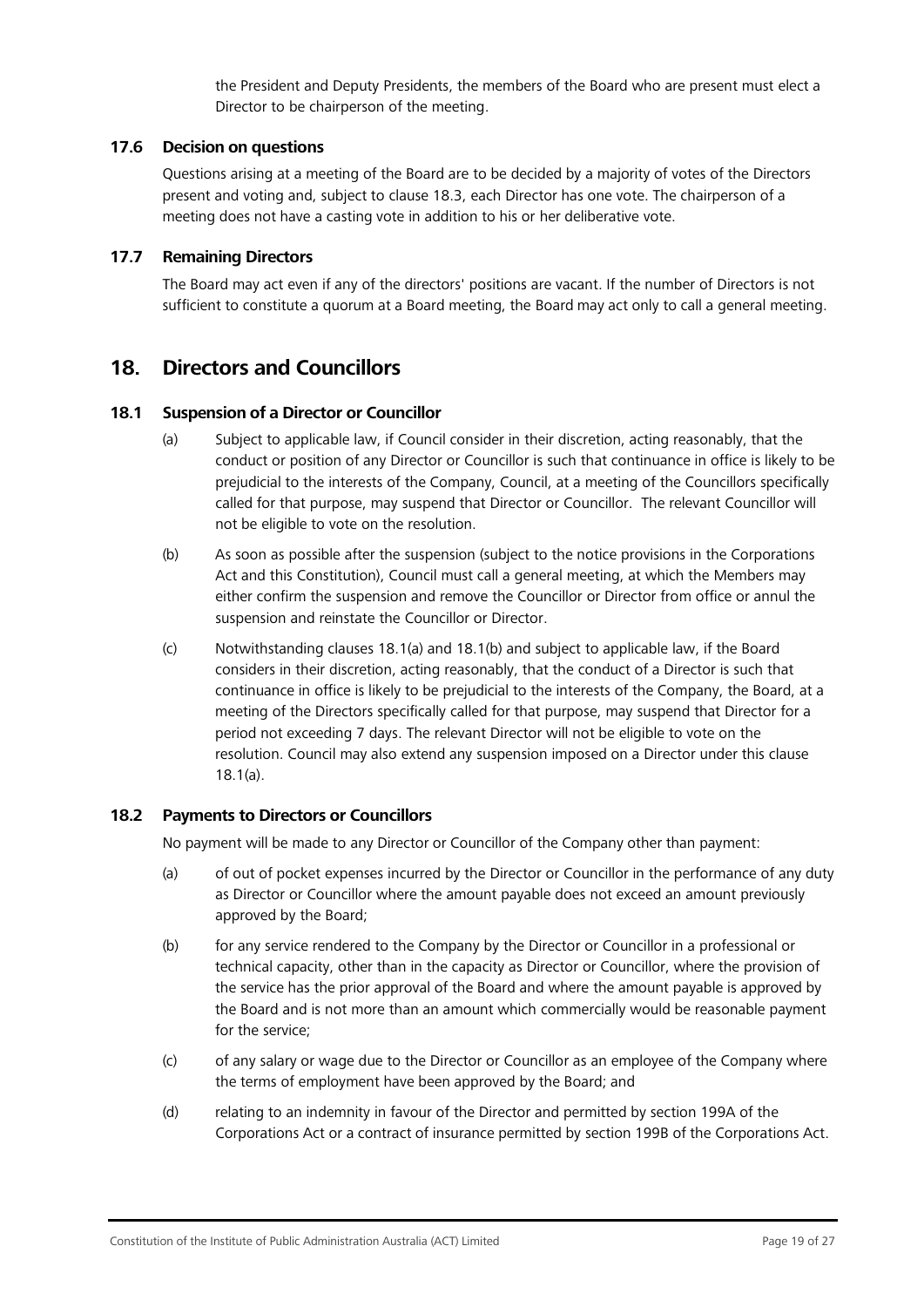## <span id="page-19-0"></span>**18.3 Directors' and Councillors' Interests**

- (a) As required by the Corporations Act, a Director must give the Board notice of any material personal interest in a matter that relates to the affairs of the Company.
- (b) A Councillor must give Council notice of any material personal interest in a matter that relates to the affairs of the Company.
- (c) No contract made by a Director or Councillor with the Company and no contract or arrangement entered into by or on behalf of the Company in which any Director or Councillor may be in any way interested is avoided or rendered voidable merely because of the Director or Councillor holding office or because of any fiduciary obligations arising out of that office.
- (d) No Director or Councillor contracting with or being interested in any arrangement involving the Company is liable to account to the Company for any profit realised by or under any such contract or arrangement merely because of the Director or Councillor holding office or because of any fiduciary obligations arising out of that office.
- (e) A Director or Councillor is not disqualified from being a Director or Councillor merely because the Director or Councillor has contracted with the Company in any respect.
- (f) Subject to clause [18, a](#page-18-0) Director or a Councillor or a body or entity in which a Director or Councillor has a direct or indirect interest may:
	- (i) enter into any agreement or arrangement with the Company;
	- (ii) hold any office or place of profit other than as auditor in the Company; and
	- (iii) act in a professional capacity other than as auditor for the Company,

and the Director or the Councillor or the body or entity can receive and keep beneficially any remuneration, profits or benefits under any agreement or arrangement with the Company or from holding an office or place of profit in or acting in a professional capacity with the Company.

- (g) A Director or Councillor who has a material personal interest in a matter that is being considered at a Council or Board meeting must not:
	- (i) be present while the matter is being considered at the meeting; or
	- (ii) vote on the matter,

unless, in the case of a Director, permitted by the Corporations Act to do so, in which case the Director may:

- (iii) be counted in determining whether or not a quorum is present at any meeting considering that contract or arrangement or proposed contract or arrangement;
- (iv) sign or countersign any document relating to that contract or arrangement or proposed contract or arrangement; and
- (v) vote in respect of, or in respect of any matter arising out of, the contract or arrangement or proposed contract or arrangement.
- (h) A Director or Councillor may be or become a director or other officer of, or otherwise interested in, any related body corporate or any other body corporate promoted by the Company or in which the Company may be interested as a vendor, shareholder or otherwise and is not accountable to the Company for any remuneration or other benefits received by the Director or Councillor as a director or officer of, or from having an interest in, that body corporate.
- (i) The powers and responsibilities of a Director or Councillor under this clause [18.3 a](#page-19-0)re subject to the Company meeting, and continuing to meet, the governance standards in Division 45 of the ACNC Act.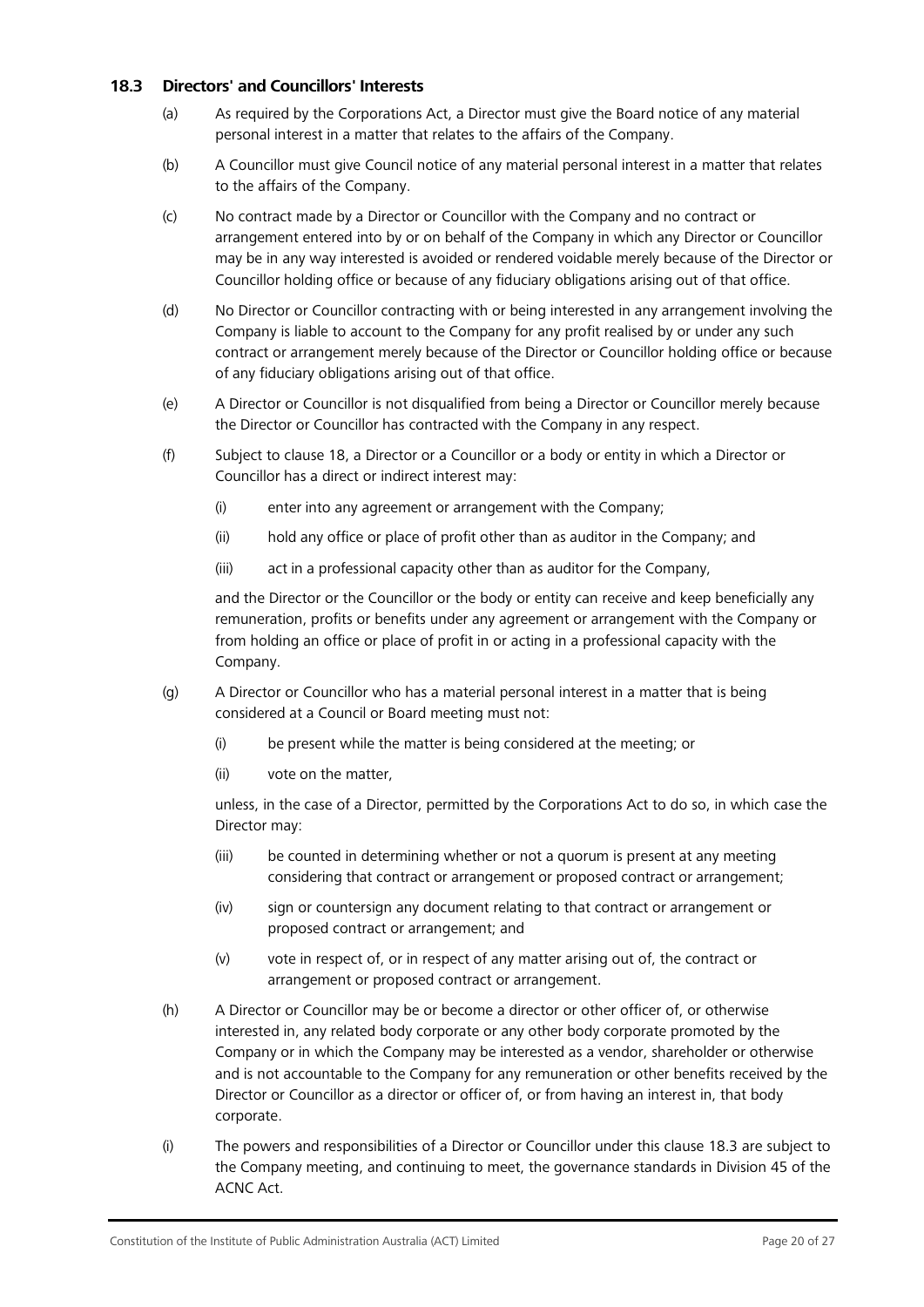## <span id="page-20-1"></span>**18.4 Vacation of office of Director or Councillor**

- (a) A person immediately ceases to be a Director or Councillor if he or she:
	- (i) is liable to have a person appointed, under a law relating to the administration of estates of persons who through mental or physical incapacity are incapable of managing their affairs, to administer it, or becomes in the opinion of the Board incapable of performing his or her duties;
	- (ii) resigns by notice in writing to the Company;
	- (iii) is removed by a resolution of the Company;
	- (iv) becomes bankrupt or makes any general arrangement or composition with his or her creditors;
	- (v) is absent from Board or Council meetings for 6 consecutive months without leave of absence;
	- (vi) is directly or indirectly interested in any contract or proposed contract with the Company and fails to declare the nature of the interest (including in the case of a Director) as required by the Corporations Act.
- (b) In addition to clause [18.4\(a\),](#page-20-1) a person immediately ceases to be a Director if he or she:
	- (i) ceases to be a Director by virtue of the Corporations Act;
	- (ii) is prohibited by the Corporations Act from holding office or continuing as a Director;
	- (iii) is prohibited from holding or is removed from the office of Director by an order made under the Corporations Act.

## <span id="page-20-0"></span>**19. Delegation**

## **19.1 Board**

- (a) The Board may delegate any of its powers, other than those which by law must be dealt with by the Directors as a board, to a committee.
- (b) The Board may at any time revoke any delegation of power to a committee.
- (c) At least one member of each committee must be a Director.
- (d) A committee must exercise its powers in accordance with any directions of the Board and a power exercised in that way is taken to have been exercised by the Board.
- (e) A committee may be authorised by the Board to sub-delegate all or any of the powers for the time being vested in it.

## **19.2 Council**

- (a) Council may establish committees to consider issues relevant to public administration.
- (b) Council may at any time dissolve a committee established by Council.
- (c) At least one member of each committee must be a Councillor.

## **19.3 Committee meetings**

Meetings of any Committee will be governed by the provisions of this Constitution which deal with Board meetings so far as they are applicable and are not inconsistent with any directions of the Board or Council.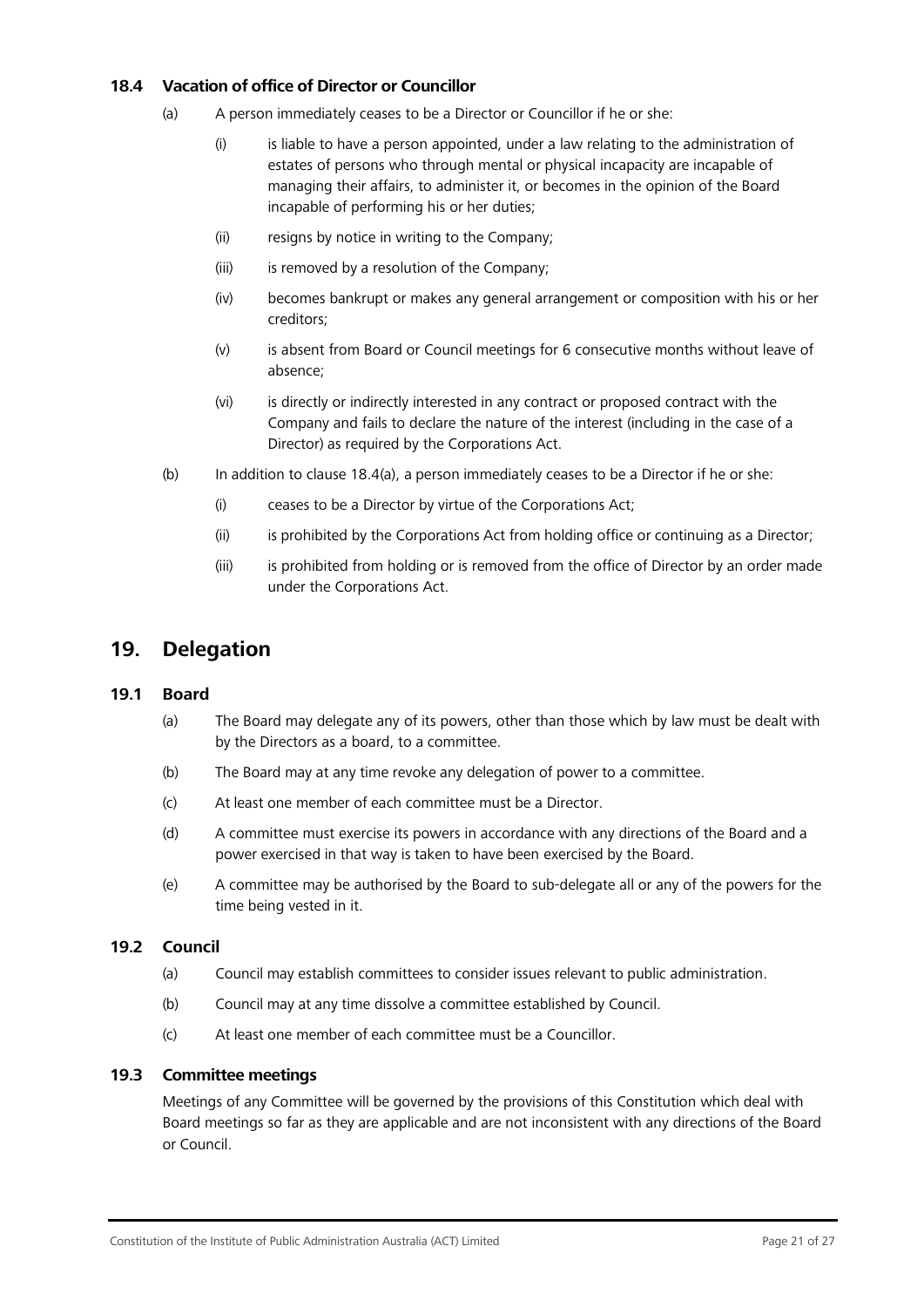# <span id="page-21-2"></span><span id="page-21-0"></span>**20. Written resolutions**

- $(a)$  If:
	- (i) all the Directors who are eligible to vote on a resolution (other than any Director on leave of absence approved by the Directors, any Director who disqualifies himself or herself from considering the resolution in question and any Director who would be prohibited by the Corporations Act from voting on the resolution in question) sign, consent or agree to a resolution set out or identified in a document; and
	- (ii) the Directors who sign, consent or agree to the resolution would have constituted a quorum at a meeting of the Board held to consider that resolution,

then a resolution in those terms is taken to have been passed by the Board without a meeting. The resolution is passed when the last Director signs or provides their consent or agreement.

- (b) For the purposes of clause [20\(a\), s](#page-21-2)eparate copies of a document may be used for signing or the provision of consent or agreement by the Board if the wording of the resolution is identical in each copy.
- (c) Any document referred to in this clause may be a document in the form of a facsimile transmission, electronic notification, or produced by other electronic or mechanical means.
- (d) A Director may consent or agree to a resolution by:
	- (i) signing the document containing the resolution (or a copy of the document);
	- (ii) sending the consent or agreement in any document produced under the name of the Director with the Director's authority;
	- (iii) delivering to the Company's registered office a written document addressed to the Secretary or the chairperson of Directors, signifying assent to the resolution and either setting out its terms or otherwise clearly identifying the resolution;
	- (iv) telephoning the Secretary or the chairperson of Directors and signifying assent to the resolution and clearly identifying its terms; or
	- (v) any other means approved from time to time by the Directors.
- (e) If a resolution is taken to have been passed in accordance with this clause, the minutes must record that fact.
- (f) This clause applies to:
	- (i) meetings of Council;
	- (ii) meetings of Director's committees;
	- (iii) meetings of Councillor's committees,

as if all members of Council, or the relevant committee were Directors.

(g) Any document referred to in this clause [20 m](#page-21-0)ust be sent to every person who is entitled to vote on the relevant resolution.

# <span id="page-21-1"></span>**21. Validity of acts of Directors or Councillors**

If it is discovered that:

- (a) there was a defect in the appointment of a person as a Director or Councillor or member of a Committee; or
- (b) a person appointed to one of those positions was disqualified,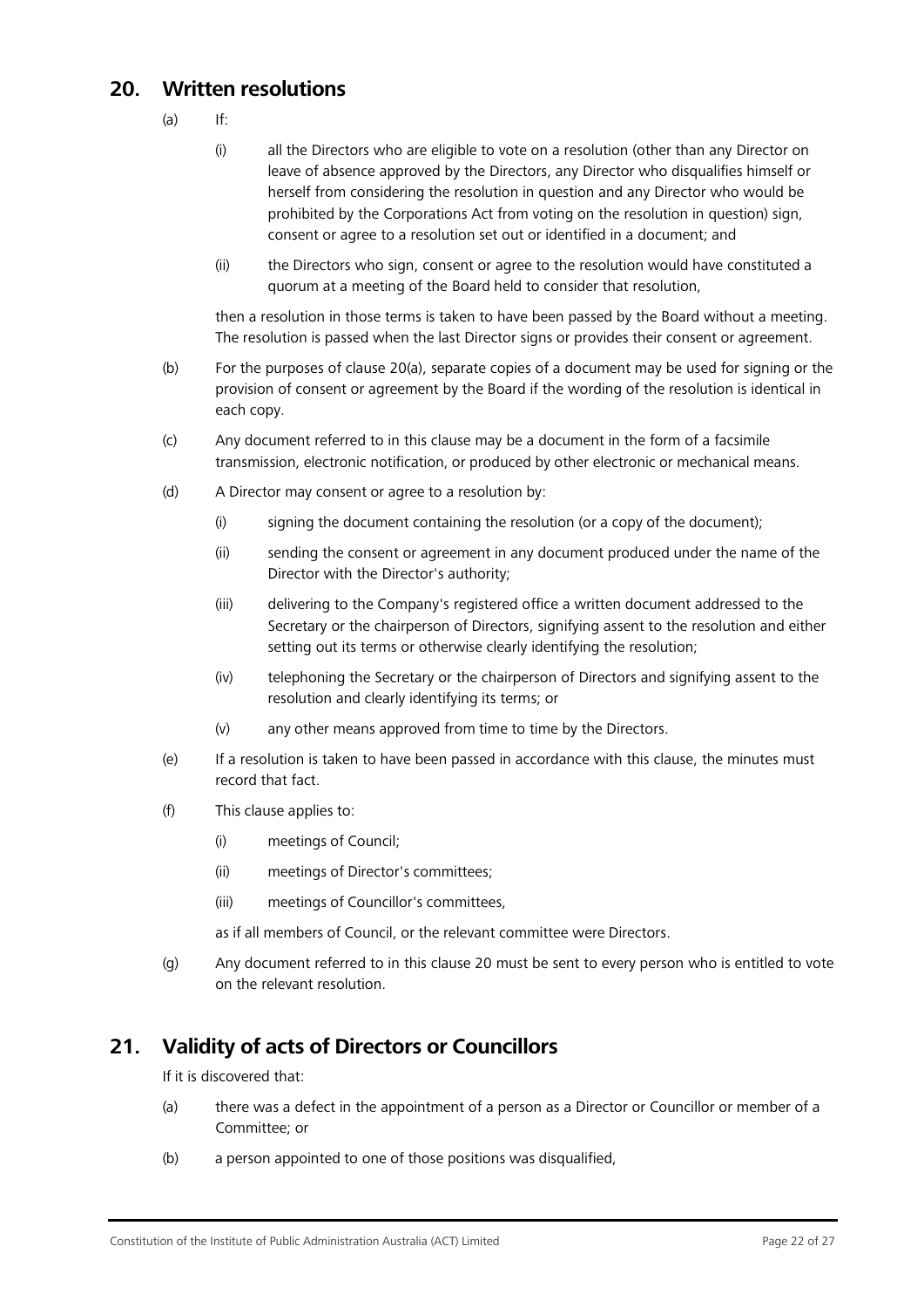all acts of the Board, Council, or the Committee before the discovery was made are as valid as if the person had been duly appointed and was not disqualified.

# <span id="page-22-0"></span>**22. Minutes and Registers**

- (a) The Board must cause minutes to be made of:
	- (i) the names of the Directors present at all Board meetings and meetings of Board committees;
	- (ii) all proceedings and resolutions of general meetings, Board meetings and meetings of Board committees;
	- (iii) all resolutions passed by Board in accordance with clause [20;](#page-21-0)
	- (iv) all appointments of officers;
	- (v) all orders made by the Board and Board committees; and
	- (vi) all disclosures of interests made under clause [18.3.](#page-19-0)
- (b) Council must cause minutes to be made of:
	- (i) the names of Councillors present at all Council meetings and meetings of Council committees;
	- (ii) all proceedings and resolutions of Council meetings and meetings of Council committees;
	- (iii) all resolutions passed by Council in accordance with clause [20;](#page-21-0)
	- (iv) all appointments of officers;
	- (v) all orders made by Council and Council committees; and
	- (vi) all disclosures of interests made under clause [18.3.](#page-19-0)
- (c) Minutes must be signed by the chairperson of the meeting or by the chairperson of the next meeting of the relevant body.
- (d) The Company must keep all registers required by this Constitution and the Corporations Act, including a Register of Members.

## <span id="page-22-1"></span>**23. Appointment of attorneys and agents**

- (a) The Board may from time to time by resolution or power of attorney executed in accordance with section 127 of the Corporations Act appoint a person in accordance with clause [23\(b\) t](#page-22-2)o be the attorney or agent of the Company:
	- (i) for the purposes;
	- (ii) with the powers, authorities and discretions (not exceeding those exercisable by the Directors under this Constitution);
	- (iii) for the period; and
	- (iv) subject to the conditions,

determined by the Board.

- <span id="page-22-2"></span>(b) An appointment by the Board of an attorney or agent of the Company may be made in favour of:
	- (i) any company;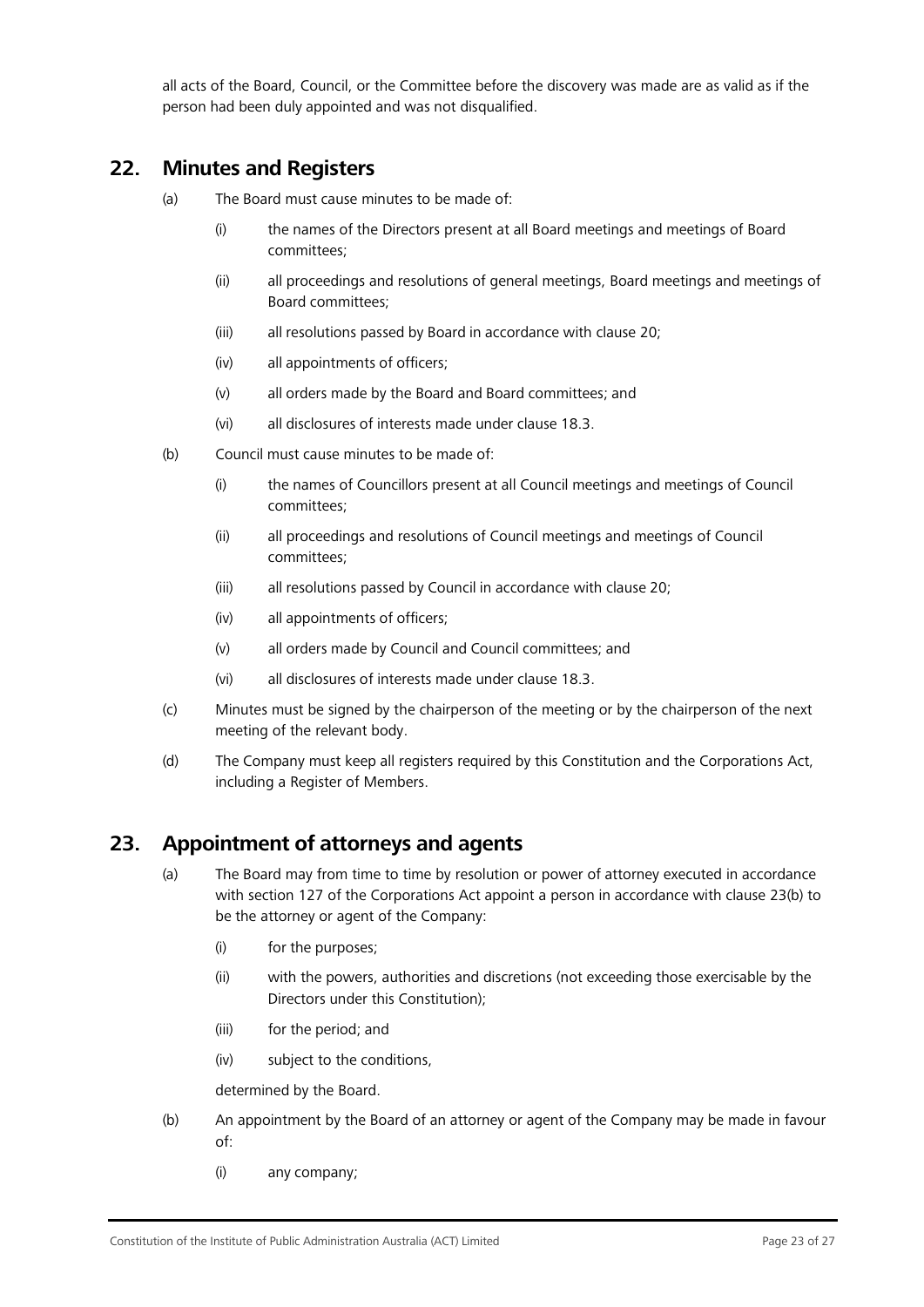- (ii) the members, directors, nominees or managers of any company or firm; or
- (iii) any fluctuating body of persons whether nominated directly or indirectly by the **Directors**
- (c) A power of attorney may contain such provisions for the protection and convenience of persons dealing with an attorney as the Board think fit.
- (d) An attorney or agent appointed under this clause may be authorised by the Board to subdelegate all or any of the powers authorities and discretions for the time being vested in it.

## <span id="page-23-0"></span>**24. Company Secretary**

- (a) There must be at least one Secretary of the Company appointed by the Board.
- (b) The Secretary is entitled to attend and be heard on any matter at all Board and general meetings.

## <span id="page-23-1"></span>**25. Inspection of records**

- (a) Except as otherwise required by law, the Board may determine whether and to what extent, and at what times and places and under what conditions, the financial records and other documents of the Company or any of them will be open for inspection by Members.
- (b) Except as otherwise required by law, a Member does not have the right to inspect any financial records or other documents of the Company unless the Member is authorised to do so by a court order or a resolution of the Board.

# <span id="page-23-2"></span>**26. Service of notices**

- (a) Notice may be given by the Company to any person who is entitled to notice under this Constitution:
	- (i) by serving it on the person; or
	- (ii) by sending it by post or electronic notification to the person at the person's address shown in the Register or the address supplied by the person to the Company for sending notices to the person.
- (b) A notice sent by post is taken to be served:
	- (i) by properly addressing, prepaying and posting a letter containing the notice; and
	- (ii) on the day after the day on which it was posted.
- (c) A notice sent by electronic notification is taken to be served:
	- (i) by properly addressing the electronic notification and transmitting it; and
	- (ii) on the day of its transmission except if transmitted after 5.00pm in which case is taken to be served on the next day.
- (d) If a Member does not have an address recorded in the Register a notice will be taken to be served on that Member 24 hours after it was posted on a notice board at the Company's registered office or on the Company's web site.
- (e) A Member whose address recorded in the Register is not in Australia may specify in writing an address in Australia to be taken to be the Member's for the purposes of clause [26.](#page-23-2)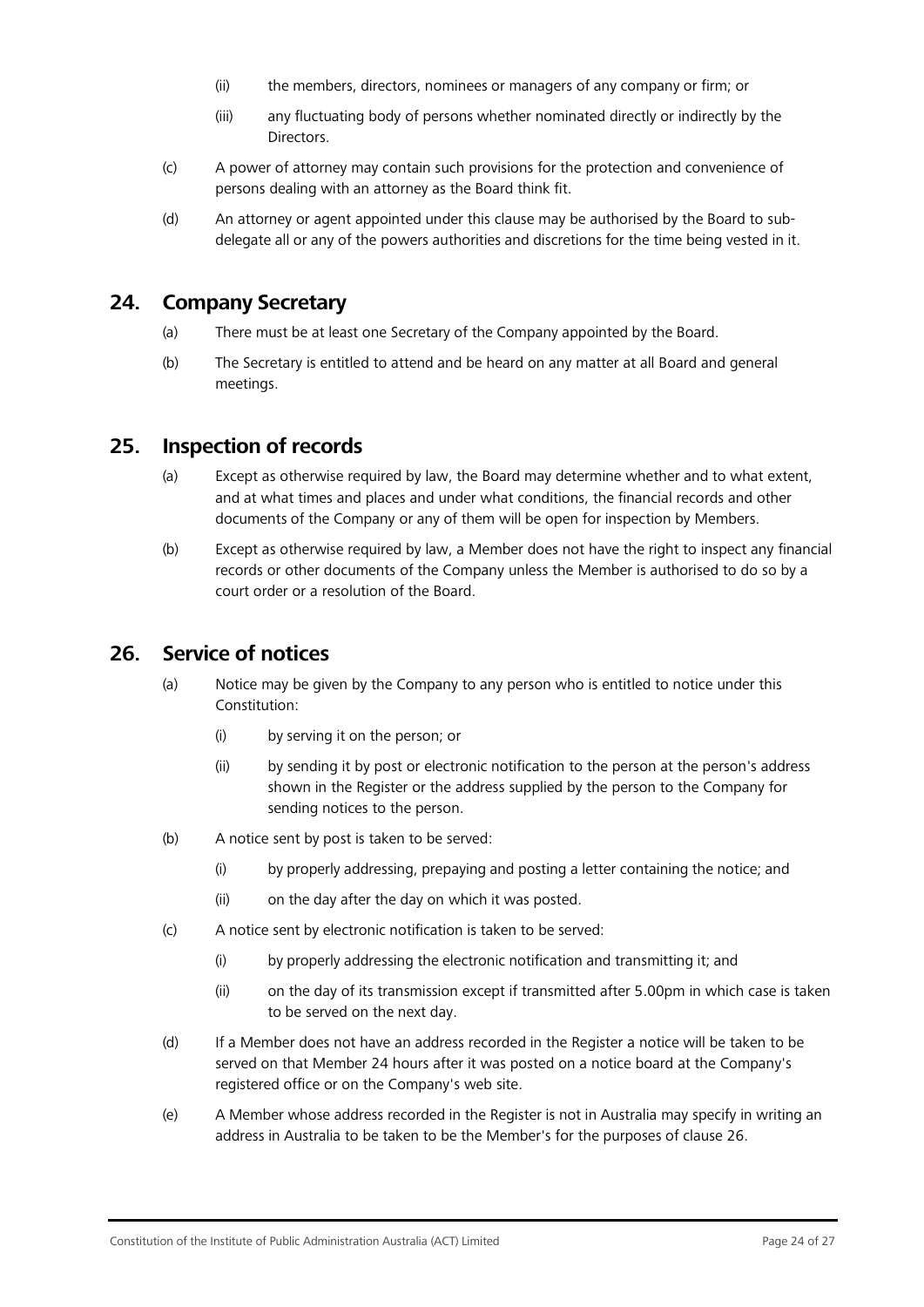- (f) A certificate in writing signed by a Director, Secretary or other officer of the Company that a document or its envelope or wrapper was addressed and stamped and was posted is conclusive evidence of posting.
- (g) Subject to the Corporations Act the signature to a written notice given by the Company may be written or printed.
- (h) All notices sent by post outside Australia must be sent by prepaid airmail post.

# <span id="page-24-3"></span><span id="page-24-0"></span>**27. Persons entitled to notice**

- (a) Notice of every general meeting must be given to:
	- (i) every Member;
	- (ii) every Director; and
	- (iii) any Auditor.
- (b) No other person is entitled to receive notice of a general meeting.

# <span id="page-24-1"></span>**28. Audit and accounts**

- (a) The Board must cause the Company to keep written financial records in relation to the business of the Company as required by law.
- (b) The Board must cause the financial records of the Company to be audited or reviewed as required by law.

# <span id="page-24-4"></span><span id="page-24-2"></span>**29. Winding up**

- (a) If the Company is wound up:
	- (i) each Member; and
	- (ii) each person who has ceased to be a Member in the preceding year,

undertakes to contribute to the property of the Company for the:

- (iii) payment of debts and liabilities of the Company (in relation to clause [29\(a\)\(ii\),](#page-24-4) contracted before the person ceased to be a Member) and payment of costs, charges and expenses of winding up; and
- (iv) adjustment of the rights of the contributories amongst themselves,

such amount as may be required, but not exceeding \$10.00.

- (b) If any surplus remains following the winding up of the Company, the surplus will not be paid to or distributed amongst Members, but will be given or transferred to a corporation which, by its constitution, is:
	- (i) required to pursue similar charitable purposes to those pursued by the Company;
	- (ii) required to apply its profits (if any) or other income in promoting its objects; and
	- (iii) prohibited from making any distribution to its members or making payments to its directors (other than in circumstances contemplated by clause [18\)](#page-18-0),

such corporation to be determined by the Members at or before the winding up and, in default, by application to the Supreme Court of the Australian Capital Territory for determination.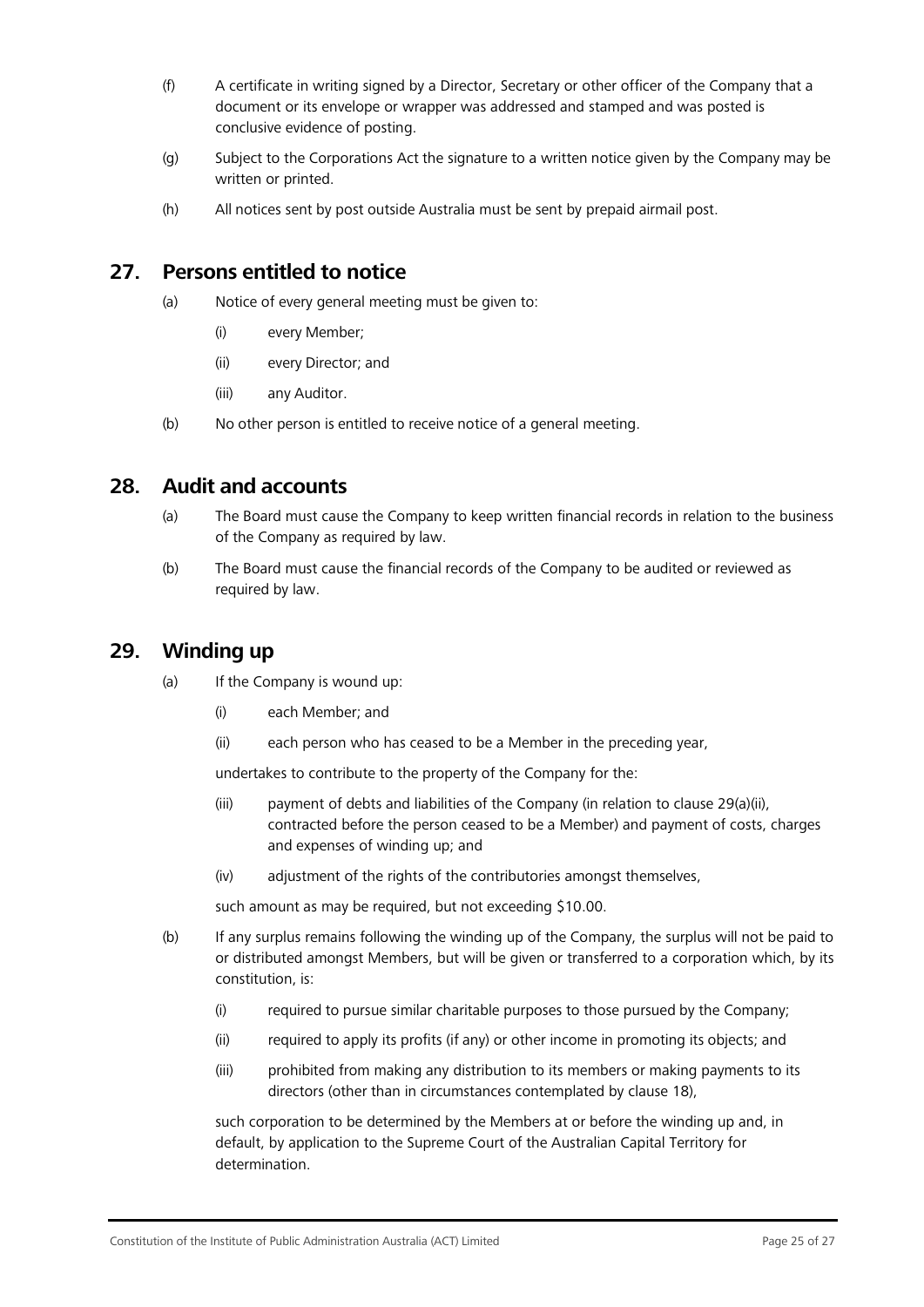# <span id="page-25-2"></span><span id="page-25-0"></span>**30. Indemnity and insurance**

- (a) To the extent permitted by law and subject to the restrictions in section 199A of the Corporations Act and any other applicable statutory restrictions, the Company indemnifies every person who is or has been an officer of the Company against:
	- (i) any and all liabilities (other than for legal costs) incurred by that person as an officer of the Company (including liabilities incurred by the officer as an officer of a subsidiary of the Company where the Company requested the officer to accept that appointment);
	- (ii) any and all reasonable legal costs incurred by that person as an officer of the Company (including legal costs incurred by the officer as an officer of a subsidiary of the Company where the Company requested the officer to accept that appointment); and
	- (iii) any and all reasonable legal costs incurred by that person in defending an action for a liability incurred by that person as an officer of the Company (including legal costs incurred by the officer as an officer of a subsidiary of the Company where the Company requested the officer to accept that appointment).
- <span id="page-25-1"></span>(b) To the extent permitted by law and subject to the restrictions in section 199B of the Corporations Act, the Company may, and may agree (by deed or otherwise) to:
	- (i) enter into a contract insuring a person who is or has been an officer of the Company against liabilities incurred by the person as an officer of the Company; and
	- (ii) pay the premium under any such contract.
- (c) Subject to the Corporations Act and any other applicable statutory restrictions, the Company may advance, and may agree (by deed or otherwise) to advance, to a person who is or has been an officer of the Company an amount that it might become liable to pay to the person under clause [30\(a\)\(iii\), o](#page-25-1)n such terms and conditions as the Directors decide, before the outcome of any claim or proceedings to which the amount relates (and whether the Company is in fact liable to indemnify the person under clause  $30(a)(iii)$  in respect of the amount) is known. If, after the Company makes any such advance, the Directors form the view that the Company is not liable to indemnify the person for the relevant amount, the Directors may recover any advance from the person as a debt due by the person to the Company.
- (d) Subject to the Corporations Act and without limiting a person's rights under this clause [30,](#page-25-0) the Company may enter into an agreement (including a deed) with a person who is or agrees to become or has been an officer of the Company to give effect to the rights of the person under this clause [30, o](#page-25-0)r to the exercise of a discretion under this clause [30, o](#page-25-0)n any terms and conditions that the Directors think fit. Any such agreement may also give the person rights to inspect and obtain copies of the books of the Company for the purposes, and on such other terms and conditions, as the Directors decide.
- (e) For the avoidance of doubt, the Directors may authorise the Company to enter into any agreement (including a deed) permitted by this clause [30.](#page-25-0)
- (f) The amount of any indemnity payable under paragraph (a), (b) or (c) of clause [30\(a\)](#page-25-2) will include an additional amount (**GST Amount**) equal to any GST payable by the officer being indemnified (**Indemnified Officer**) in connection with the indemnity (less the amount of input tax credit claimable by the Indemnified Officer in connection with the indemnity). Payment of any indemnity which includes a GST Amount is conditional upon the Indemnified Officer providing the Company with a GST tax invoice for the GST Amount.
- (g) If, for any reason and by any means, any tax is or would be imposed on a person in respect of any sum paid or payable to the person under this clause [30 \(](#page-25-0)**Indemnity Payment**), then the amount of any indemnity payable under this clause [30 w](#page-25-0)ill include any additional amount required to ensure that the total amount retained by the person (after allowing for the amount of such tax and after taking into account any tax deduction or tax benefit available to the